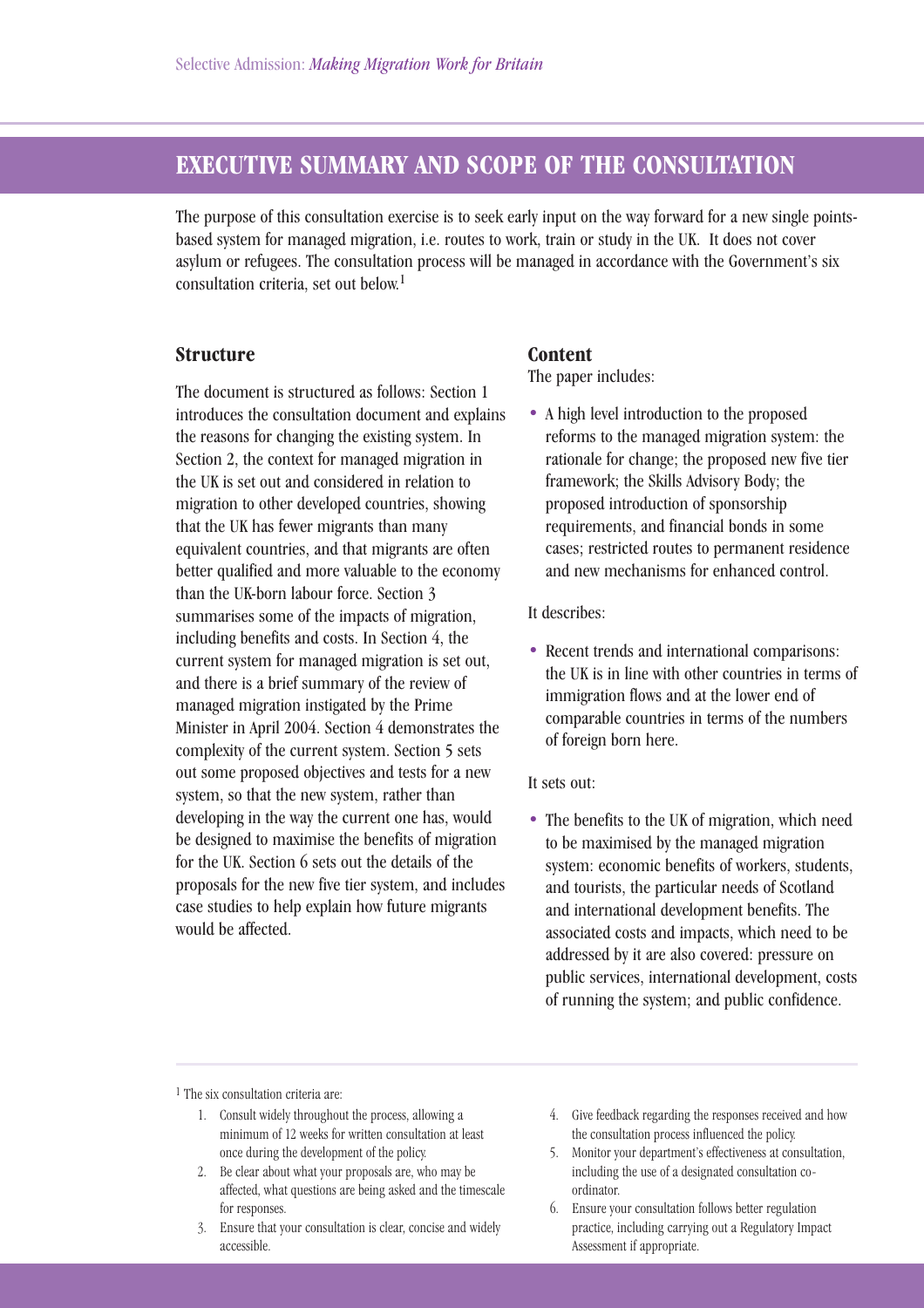- What the current system looks like now: complex and bureaucratic; and findings from the 2004-05 managed migration review: the need for simplification and reform.
- Proposed objectives for the managed migration system: economic and internal competitiveness, control, students, responsibility; and the proposed tests it should satisfy: to be operable, robust, objective, flexible, cost-effective, transparent, usable, and compatible with EU and international legislation.
- Proposals for reform of the system including: bringing all routes for work, training and study into a single five tiered points-based system, streamlining the process; options for attributes to be awarded points; gauging and meeting labour market demand for migrant workers; how sponsors can help and possible uses for bonds; systematic decision-taking and risk assessment; and countering illegal working. The new system will be funded from within existing departmental budgets.

Because of the importance of these proposals to the United Kingdom, and the wide range of interested stakeholders, the Government is allowing an extended period of consultation. The extended 16 week consultation period will enable us to operate a proactive approach to consultation. As well as drawing attention to the consultation by sending the document to key stakeholders, we have randomly selected customers of the existing system and will be mailing copies of the consultation document to them. We are issuing leaflets with relevant application forms in the first month of the consultation period. In addition to this we will run regional consultation forums to engage more personally with key stakeholders.

An important consultation forum for employers will take place on 5-6 September 2005 at the Work Permits (UK) Annual Event in London. Consultation workshops will form a key feature of this event. Additional workshops will take place at various locations within the UK in the Autumn.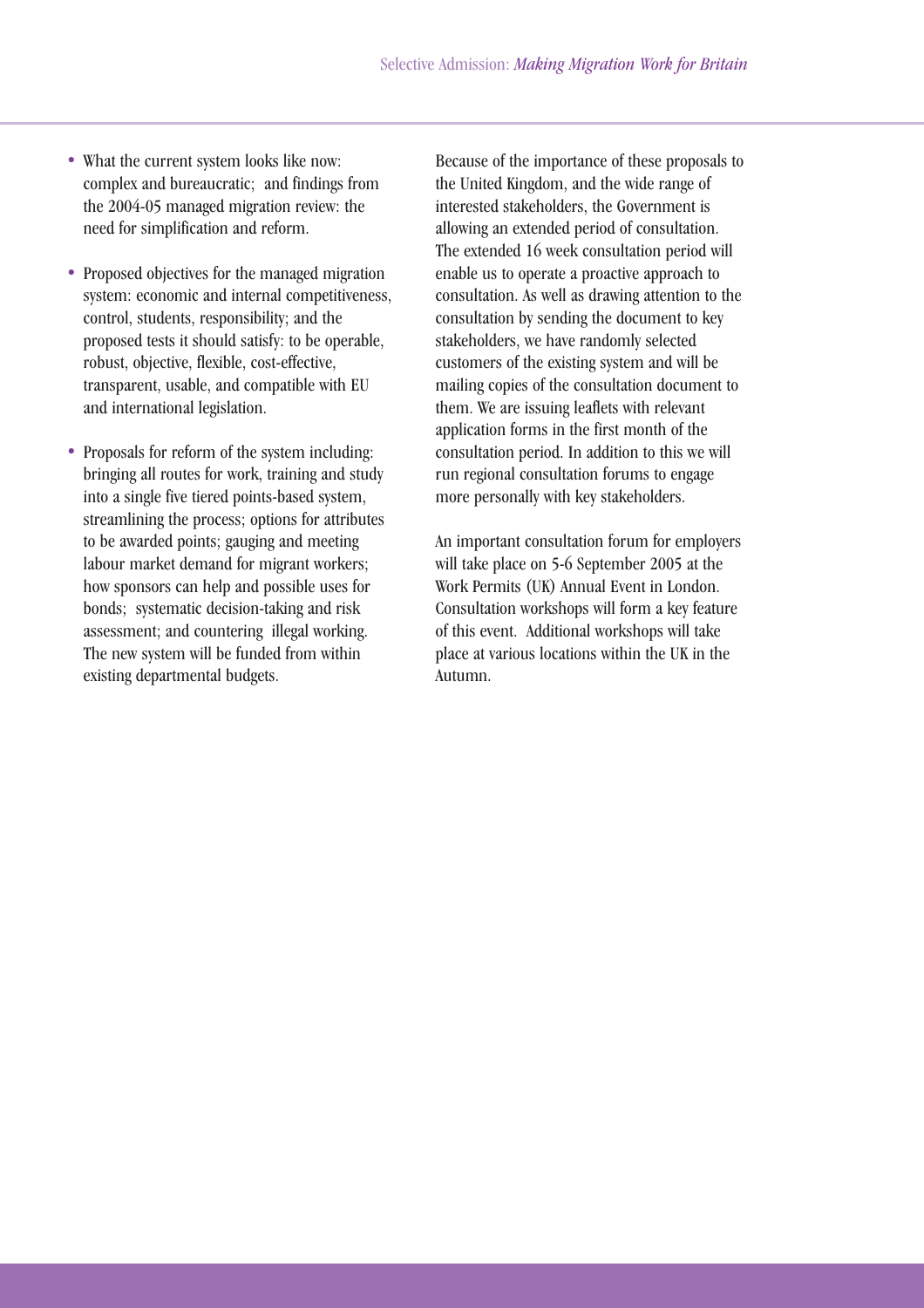# **CONTENTS**

#### **SECTION 1: INTRODUCTION**

## **SECTION 2: MANAGED MIGRATION IN THE UK: CONTEXT**

**Trends in migration over the last ten years International comparisons**

#### **SECTION 3: BENEFITS, COSTS AND IMPACTS OF MIGRATION**

#### **Economic Benefits**

*Employment Case Study: Finance Sector and the City of London Students Tourism Scotland Developing countries* **Costs and Impacts**

> *Developing countries Costs of administering the system Public opinion*

## **SECTION 4: THE CURRENT SYSTEM**

*Work Permits Highly Skilled Migrant Programme (HSMP) SAWS and SBS Students Permanent Residence* **Managed Migration Review**

#### **SECTION 5: PROPOSED OBJECTIVES AND TESTS FOR THE NEW SYSTEM**

#### **Objectives**

**Tests**

*Economic and international competitivenes Control Responsibility Students Other*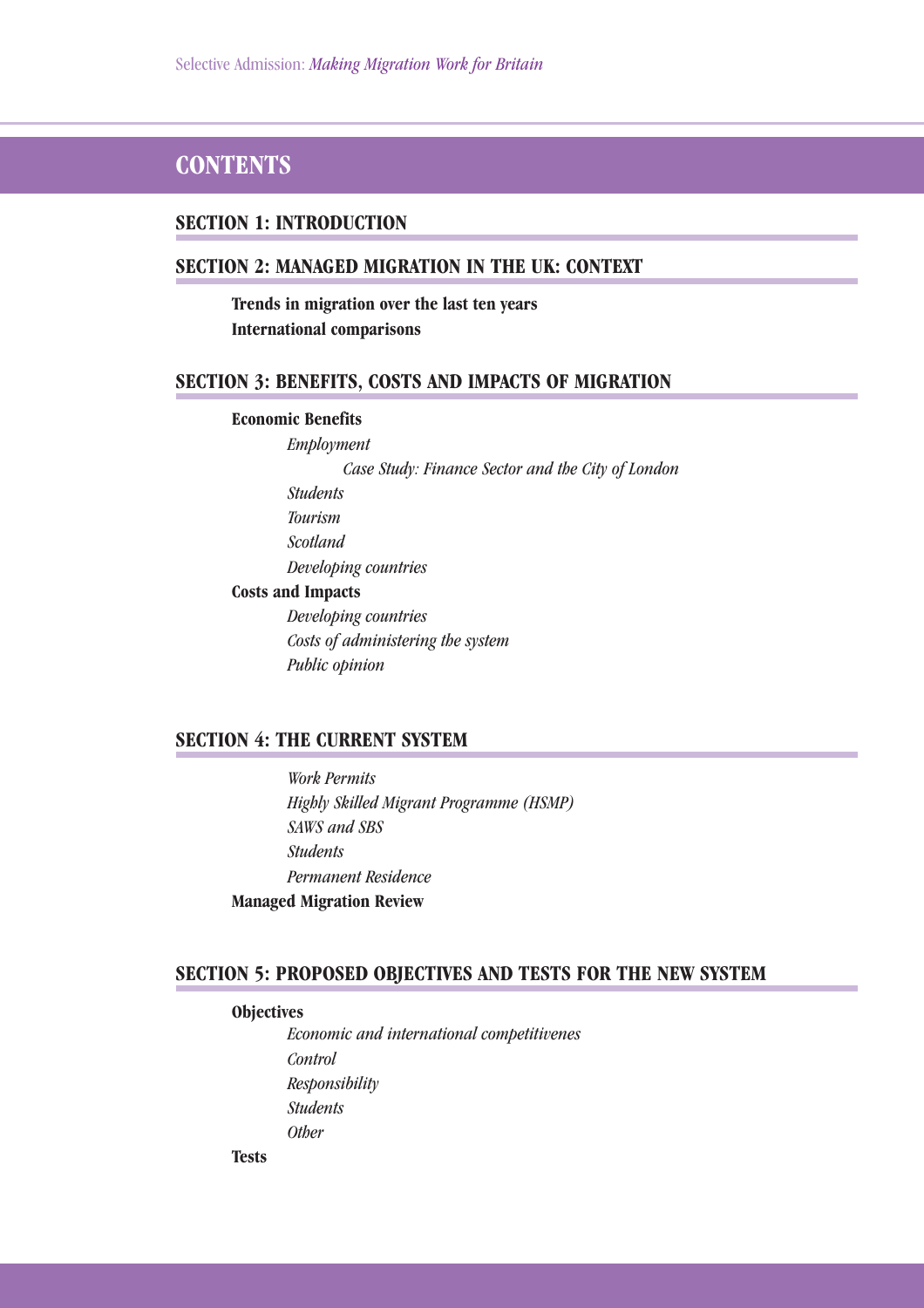# **SECTION 6: PROPOSALS FOR A NEW FIVE TIER SYSTEM**

| <b>Five tiers</b>             |                                                          |  |
|-------------------------------|----------------------------------------------------------|--|
| <b>Outline of the process</b> |                                                          |  |
|                               | Proposed attributes and other requirements for each tier |  |
| Tier 1                        |                                                          |  |
|                               | Case studies                                             |  |
| Tier 2                        |                                                          |  |
|                               | Case study                                               |  |

*Identifying shortages* Skills Advisory Body Resident Labour Market Test Case Study Awarding points for attributes Higher fees Auctions *Specific Overseas Requirement*

#### **Tier 3**

*Accession workers SAWS and SBS Economic benefits Case study Requirements for entry*

## **Tier 4**

*Points for Students Certificate of Sponsorship*

## **Tier 5**

*Case Studies* **Sponsorship Bonds**

**Systematic decision-making and risk-assessment Countering illegal working**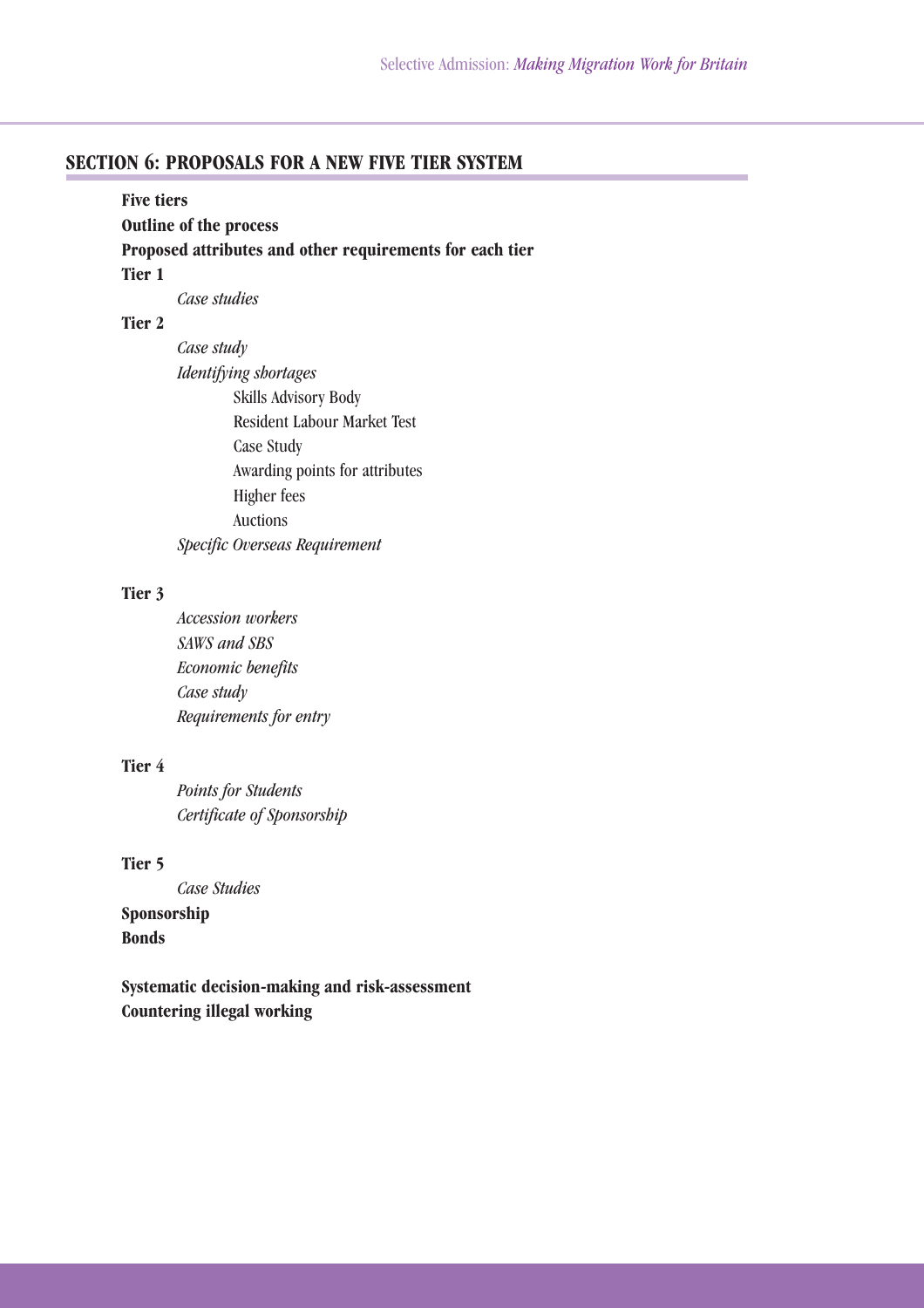# **1. INTRODUCTION**

1.1 Introducing a new managed migration system is a key part of the Government's five-year strategy to make migration work for Britain. A new single points-based scheme should set out the criteria for people from outside the European Union (EU) and European Economic Area (EEA) States to come to Britain or to stay here to work, train or study.

1.2 In his foreword to *Controlling our borders: making migration work for Britain*, the Government's five year strategy for asylum and immigration, on 7 February 2005, the Home Secretary said that his top priority was public confidence in the immigration system. "Migration is vital for our economy. Moreover it is our moral duty to protect those genuinely fleeing death or persecution". The five year strategy is the next stage of the Government's comprehensive reform of the immigration and asylum process. Over the next five years new technology, rigorous checks and robust use of the necessary powers will strengthen the UK's border control and in-country enforcement.

1.3 In this context we propose to reform the managed migration system. The purpose of the reforms is to admit people selectively in order to maximise the economic benefit of migration to the UK. All the main political parties, employers' organisations, trade unions and educational institutions agree that migration is vital for our economy. Migration makes a substantial contribution to economic growth, helps fill gaps in the labour market, including key public services such as health and education, and increases investment, innovation and entrepreneurship in the UK. We cannot fill our many job vacancies from the domestic labour market alone. Many of these are in key sectors like health and education. However, migration can have an adverse impact on public services and community life if it is not properly managed. The system should therefore be focused primarily on bringing migrants to do key jobs that cannot be filled from the domestic labour force. It should focus on the skilled workers we

need most, like doctors, engineers, finance experts, nurses and teachers, and be supported by measures to limit the impact of migration on public services and the public purse, and to manage its impact on communities. The managed migration system needs also to be sensitive to the impact on poor countries, where skills are in short supply.

1.4 An important test for the redesign is that it should simplify the system. The current arrangements are complex and have developed over time. The system needs to be simplified so that the general public can understand clearly the basis on which migrants are admitted and why; so that employers and applicants find it swift, unbureaucratic and good value for money; and decision-makers find it straightforward to administer. The key tests for the system are that it should be operable, robust, objective, flexible, cost effective, transparent, usable and compatible with EU and international legislation. We want employers and educational institutions to be provided with a high quality service.

1.5 In order to keep the system robust against abuse, a key principle is that all those who benefit from migration (not just the Government, but also employers, educational institutions and the migrants themselves) must play a part in helping to ensure that the system is not abused. This should be underpinned by measures to ensure that we only admit those who meet our criteria, that people stick to the terms of their leave to enter while they are here and leave when they are supposed to. The Home Secretary will continue to have and to exercise robust powers to exclude or to remove from the UK any people who threaten the public good including national security.

1.6 The proposed framework for the system is that five tiers will provide for all entry to the UK to work, train or study. The tiers will be 1, investors and highly skilled; 2, skilled worker with a job offer, or fitting a specific overseas requirement; 3 specific low skill schemes as necessary; 4,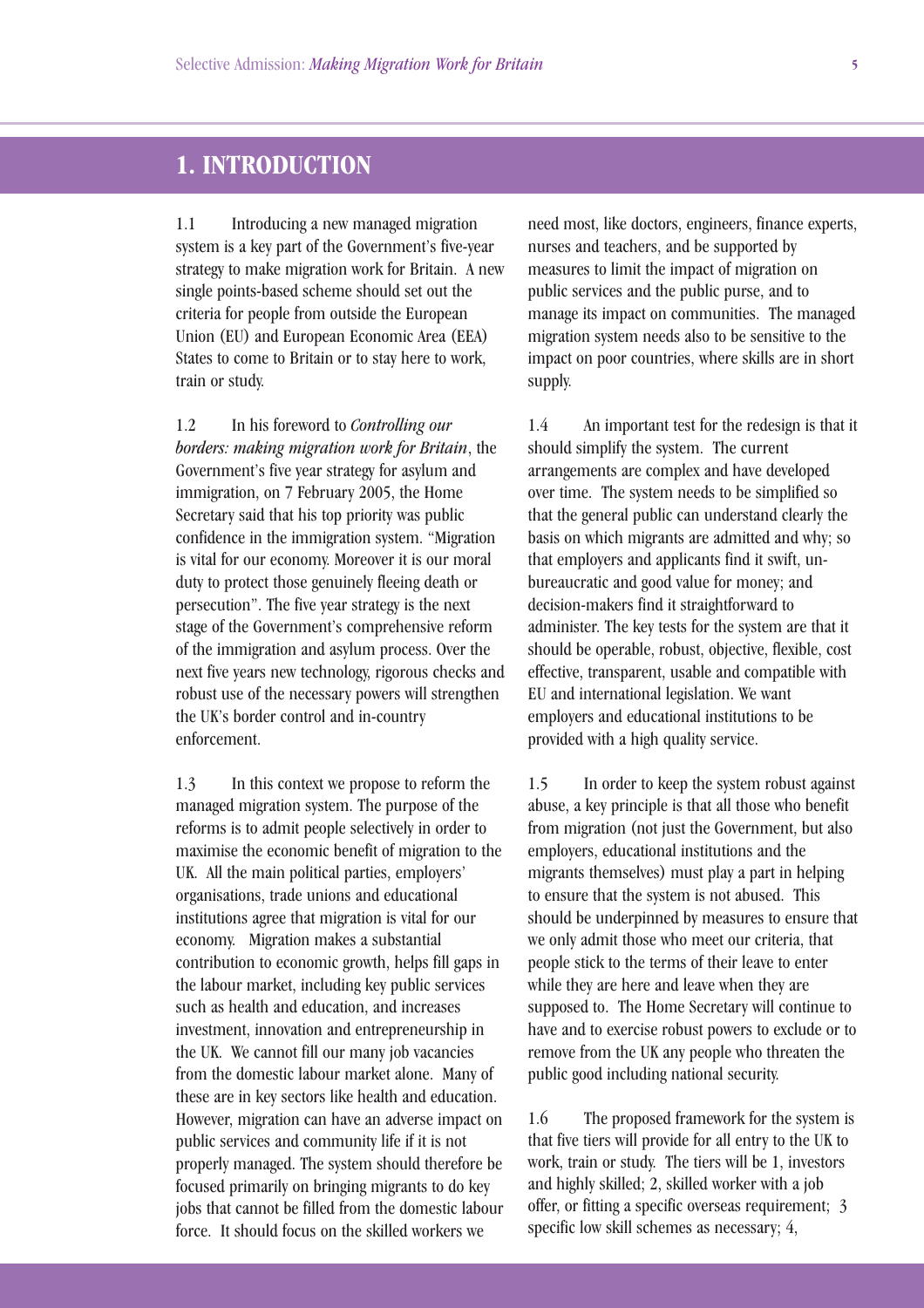students; and 5, visiting workers, people on selected development schemes and youth mobility/cultural exchange. Our aspiration is that there should be a "one stop" interface on the web and some printed guidance, where any potential traveller to the UK, including to visit or to marry can answer straightforward questions about their purpose and circumstances in order to be routed to the correct part of the system, to test that they are qualified. This self-assessment would be followed up by formal application and validation by an Entry Clearance Officer overseas or a Managed Migration caseworker in the UK. We aim to make it easier for employers to access the skills and experience they need and for the education sector to attract international students.

1.7 We suggest that migrants below Tier 1 should have the support of a sponsor, and in some high risk cases for temporary purposes could be asked to deposit a financial bond against departure.

1.8 The system will need to be very flexible to respond to the changing needs of the UK labour market. Over time, some skills will cease to be in short supply and new shortage areas will emerge. We propose an expert Skills Advisory Body to help to ensure that the system continues to meet our needs, and we are consulting on other options for gauging or responding to demand, including the existing Resident Labour Market Test. These ideas are set out in more detail in section 6.

1.9 To reduce bureaucracy, we propose that we should replace the current two stage application scheme (immigration issues assessed by visa issuing posts abroad, employment qualifications assessed by the Managed Migration Directorate in the UK) with a single, robust pre-entry or incountry check. The criteria should be objective and verifiable. Once the criteria are objective and verifiable, it should no longer be necessary to retain a right of appeal against refusal. We propose to extend our independent monitoring function to help to safeguard consistency and quality of decisions, and propose developing a system of administrative review. People will, of course, be entitled to reapply if they can subsequently meet the criteria.

1.10 Migrant workers should be offered the opportunity to apply for permanent residence only where it is in the UK interest to do so. It will therefore be open only to Tier 1 and 2 migrant workers and their dependants, where they have satisfied a residence requirement and tests of English language and knowledge of life in the UK.

1.11 Over the next five years there should be a fully integrated immigration control to ensure we only admit those who meet the requirements, as set out in the Immigration Rules, that they abide by the terms of their permission to enter while here, and that they leave when they are supposed to. This will involve tighter checks when applying for visas, including better identity management through biometrics; checks before boarding aircraft for the UK; having a biometric residence permit, without which it will not be possible to work or access services; civil fines for employers who negligently take on illegal workers; follow-up checks and an electronic embarkation check so that we know when someone has not left the UK. The Government will be responsible for managing the system, but is consulting on the way in which employers, educational institutions and others can help.

1.12 We want to build a system that will be more responsive to economic need, simpler and more robust against abuse. These reforms are not intended specifically either to increase or decrease the numbers of skilled workers coming to the UK, but to ensure that the system is effectively targeted. The Government is committed to wide consultation with those who will be affected by such changes, and will undertake comprehensive evidence-based impact assessment, to ensure the reforms are developed and implemented in a way that best meets the needs of the British public, employers, employees, employee organisations such as trade unions, educational institutions and migrants.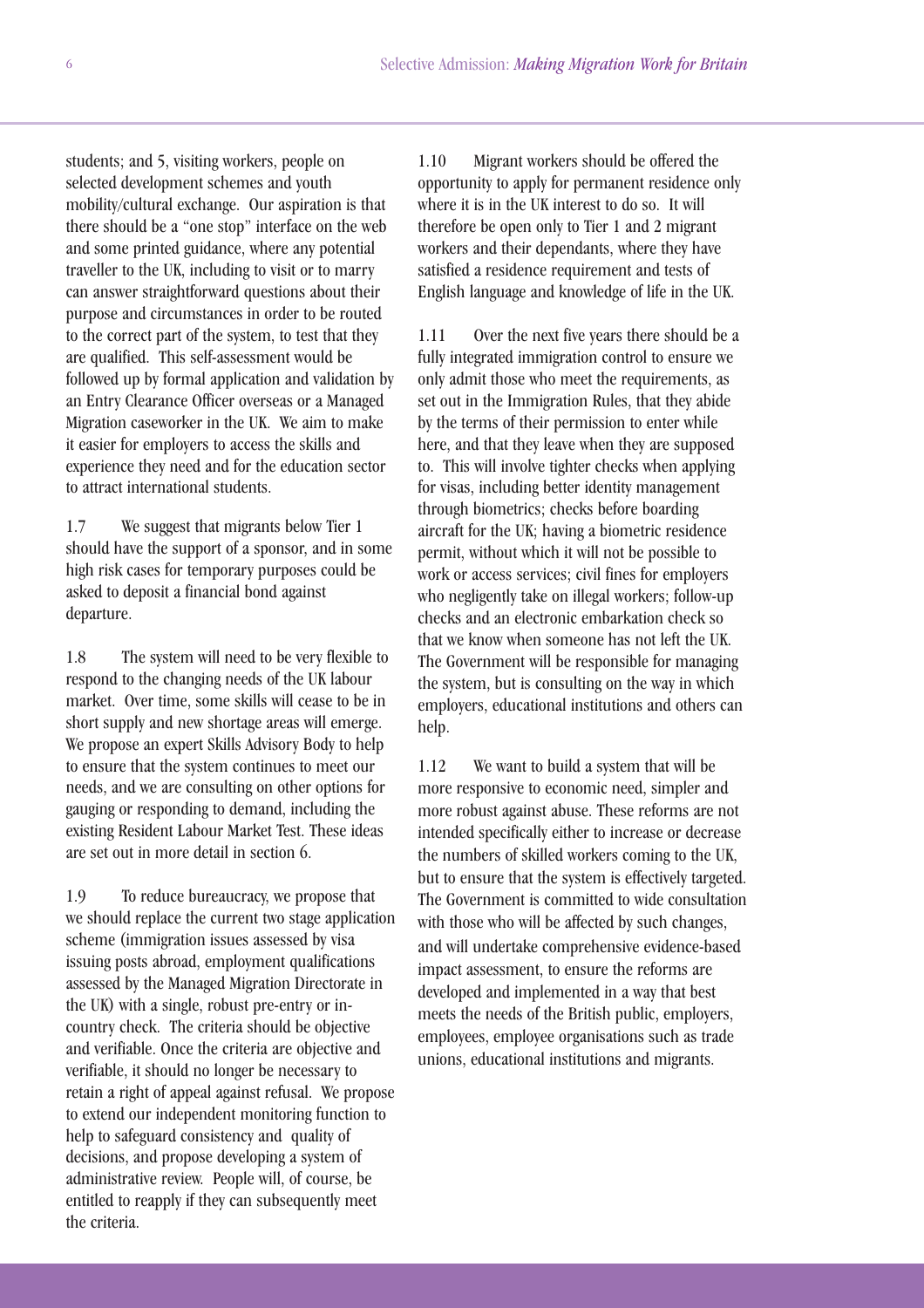# **OVERVIEW OF MAJOR CHANGES**

| From $\dots$                                                                                                                                                                                | To                                                                                                                                   |  |
|---------------------------------------------------------------------------------------------------------------------------------------------------------------------------------------------|--------------------------------------------------------------------------------------------------------------------------------------|--|
| • A large number of schemes that have<br>evolved to meet particular needs as they<br>have arisen                                                                                            | • A coherent and flexible 5-tiered system that<br>is explicitly designed to deliver on the U.K.'s<br>economic and control objectives |  |
| • A two-stage process, where immigration<br>issues are assessed by visa issuing posts<br>abroad and employment qualifications are<br>assessed by Managed Migration Directorate<br>in the UK | • A single interface and application process for<br>all applicants                                                                   |  |
| • Decisions based on a wide range of entry<br>criteria, some of which are subjective, and<br>therefore have recourse to appeal                                                              | • Decisions made using an expanded points<br>system and other objective criteria, possibly<br>supported by administrative review     |  |
| • Limited mechanisms for addressing abuse of<br>the current system                                                                                                                          | • Greater control through sponsors, operators<br>and bonds                                                                           |  |
| • An understanding of skills shortages for<br>some sectors                                                                                                                                  | • A comprehensive analysis of shortages by<br>sector, provided by a new Skills Advisory<br>Body                                      |  |
| • Limited data on applicants and the<br>performance of existing schemes                                                                                                                     | • Accurate and timely management<br>information, enabling greater responsiveness<br>to changing requirements                         |  |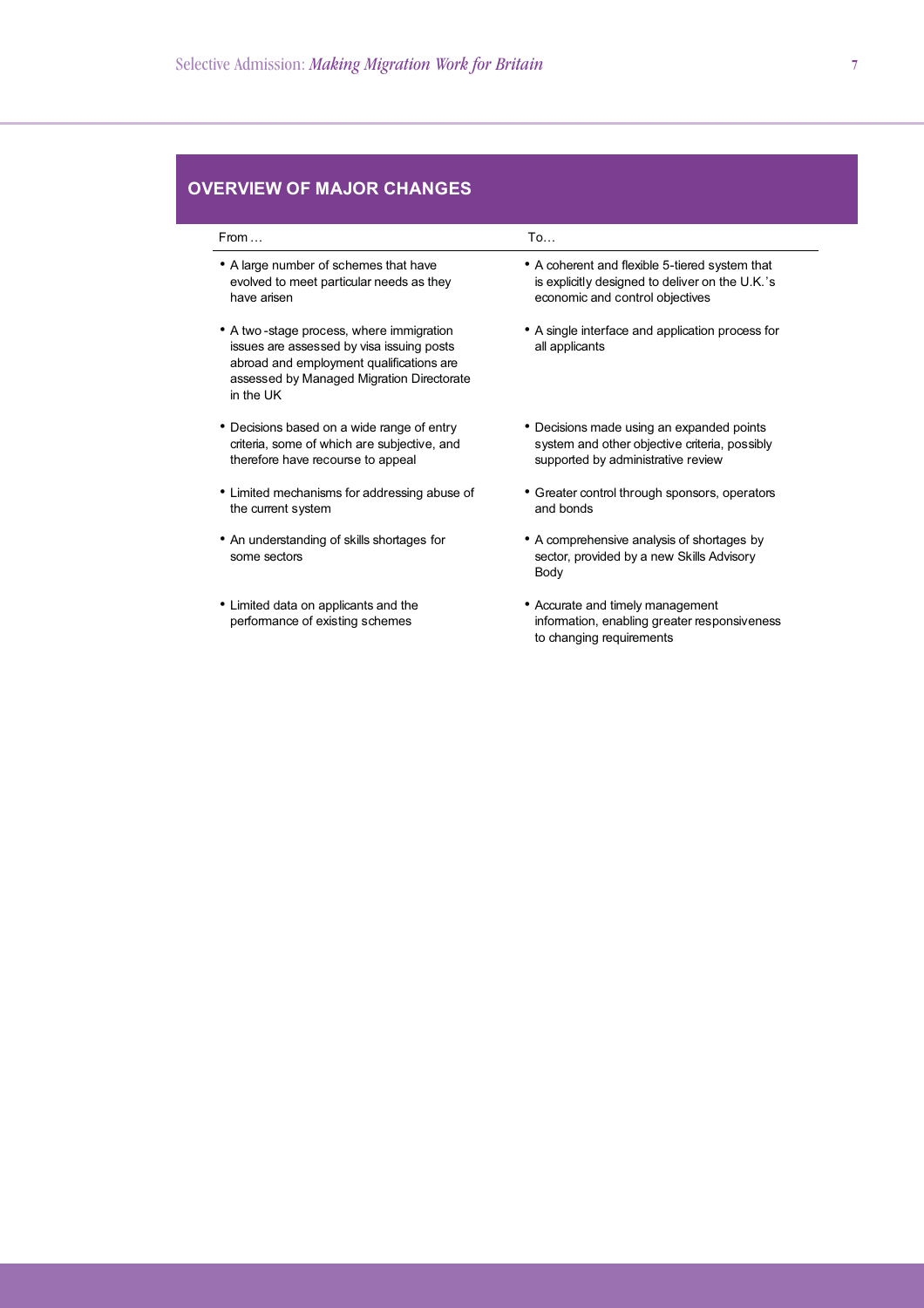# **2. MANAGED MIGRATION IN THE UK**

2.1 There are broadly three classes of migrants in the managed migration system:

- Short term, temporary categories visitors, business visitors, students
- Employment categories work permit holders, and a range of permit free categories including, for example, sole representatives.
- Family categories for marriage, or to join parents or children

This consultation exercise focuses on the first two categories. Further announcements will be made later in the year about ensuring that the system is effective in managing marriage, dependants and permanent residence arrangements. This consultation does not deal with the entry requirements for tourists, but it is intended that tourists, like all other visitors and those coming for family reunion, should be able to use the same web-based interface.

# **Trends in migration over the last ten years**

2.2 The last 10 years has seen a gradual increase in arrivals of non-EEA nationals from the major categories of managed migration. Since 1993, average growth year on year has been 2.2% for visitors, 4.2% for students and 10.1% for work permit holders, many of whom are in the public sector. In 2003 the picture changed slightly with a decline in the numbers of visitors and students and a levelling off in the growth in the number of work permits.

#### **International comparisons**

2.3 The OECD Annual Report 2004 confirmed the recent trend in migration across the world towards stabilisation. Flows of asylum seekers are greatly diminished. Migration is most common among the highly skilled and for work purposes.

2.4 The United Kingdom was ninth in the world in terms of inflows per 1000 inhabitants in 2002, behind countries like New Zealand, Spain, Ireland, Austria and Germany. The United Kingdom had 8.3% foreign born population in the last census year, 2001. This was low compared to other OECD countries such as Australia, 23%; New Zealand 19.5%, Canada 19.3%, Germany 12.5%, USA 12.3% and France 10%.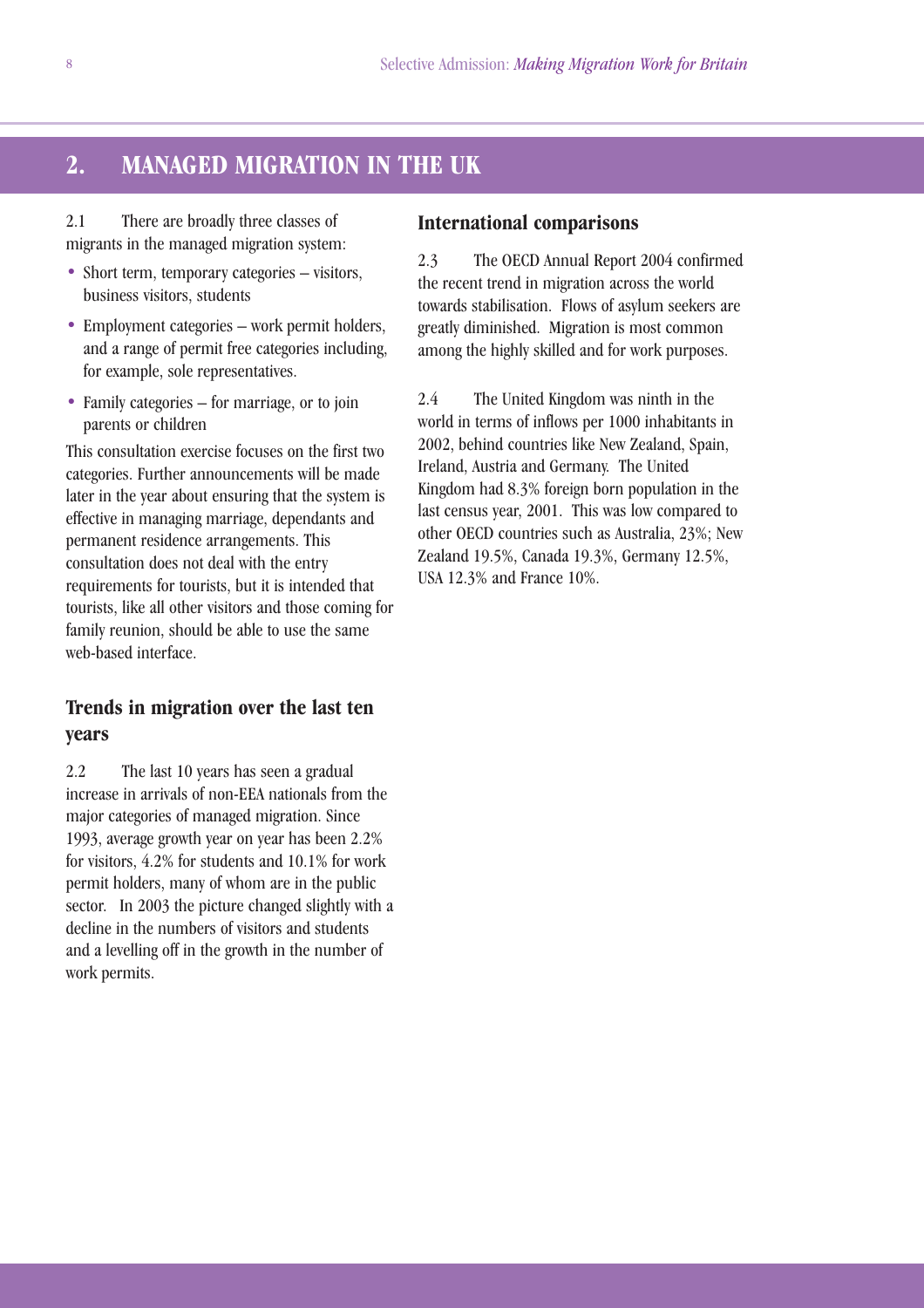## **THE UK HAS A RELATIVELY LOW PROPORTION OF POPULATION THAT IS FOREIGN-BORN**

Proportion of population that is foreign born %



Source: 'Counting Immigrants and Expatriates in OECD Countries: A New Perspective', Dumont and Lema ître , 2003, OECD, Directorate for<br>Employment Labour and Social Affairs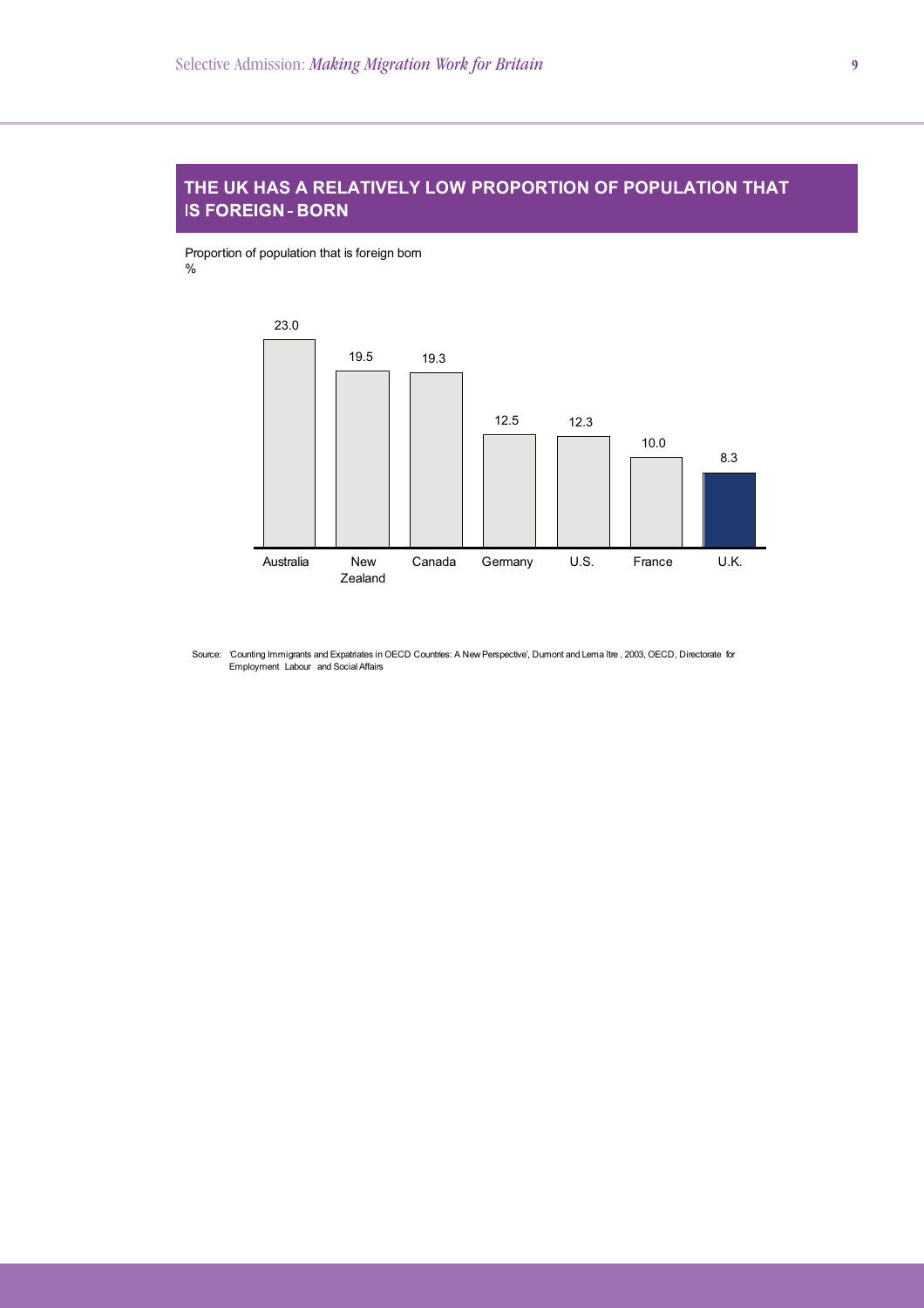# **3. BENEFITS, COSTS AND IMPACTS OF MIGRATION**

## **Economic benefits**

3.1 Migration can have a number of benefits: economic, social, cultural, humanitarian and international relations. The UK has benefited from migration to create a culturally rich and diverse community. Migration can also have a number of associated costs or adverse impacts. The challenge for the managed migration system, and for all who use it, is to help to ensure that the potential benefits can be realised without compromising on control or security, and that potential costs and impacts can be avoided or reduced.

3.2 By far the most important benefits are economic. Migration has always been a source of labour and skills in Britain and has contributed to some of the Government's core economic objectives around growth, productivity and stability. Treasury estimates are that forecast migration accounts for nearly 10% of their trend projected growth in the UK<sup>2</sup>. International students and tourists boost the UK's exports by spending money on goods and services in the UK.

#### **Employment**

3.3 Migrant workers improve productivity, particularly if they bring skills which are in short supply. Migrants are more likely to have higher qualifications: 21% have a degree compared to 17% of the UK-born population<sup>3</sup>. It should also be noted that this figure is for the overall stock of migrants coming through all routes – those coming through the employment-related managed migration routes will, by definition, have higher qualifications. Migrant workers also on average have higher wages (13% more than the UK-born) indicating that they are on average more productive<sup>4</sup>. Figures for 2001 showed that migrants generated 10% of GDP despite accounting for just 8% of the working age population<sup>5</sup>. Highly skilled, high-earning migrants are key to the continuing development of the UK as a high value economy and will contribute through their own output and related "spillover" effects, that is, by transferring their knowledge and skills to UK workers. Similarly the ability to hire workers from abroad is important in making the UK an attractive business environment for firms setting up and remaining in the UK.

- <sup>2</sup> HM Treasury Pre-Budget Report 2004, Annex A: The Economy
- <sup>3</sup> Labour Force Survey, average for four quarters 2004<br>  $\frac{4}{5}$  Labour Force Survey, average for four quarters 2004<br>  $\frac{5}{5}$  HMT PO May 2002 based on Labour Force Survey for
- 
- <sup>5</sup> HMT PQ May 2002 based on Labour Force Survey figures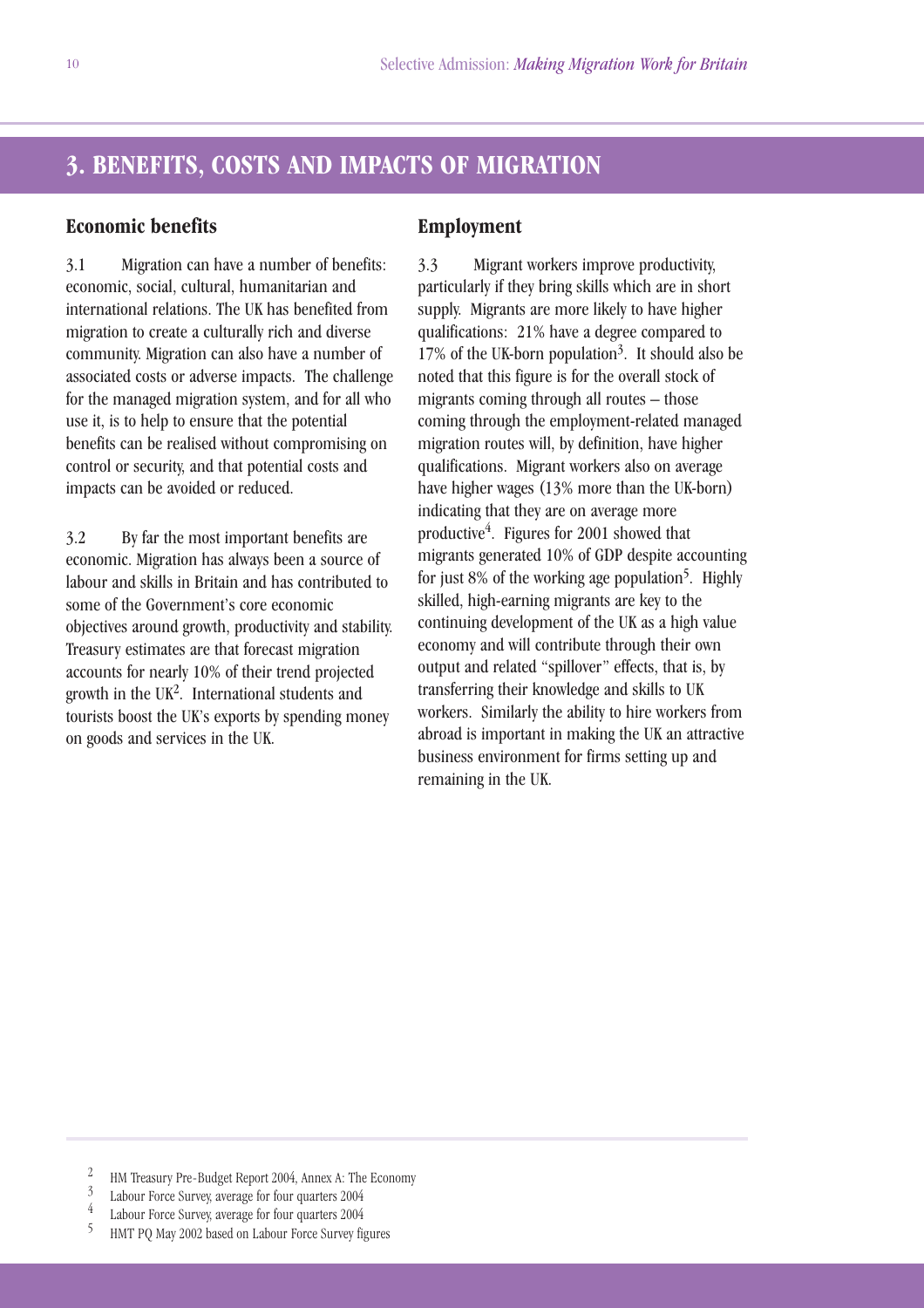#### **RELATIVE TO THE U.K. POPULATION, MORE MIGRANTS HOLD HIGHER EDUCATION QUALIFICATIONS**

Proportion of population category for which this is the highest achieved qualification, 2003 %



## **THE DISTRIBUTION OF FOREIGN WORKERS IN THE U.K. IS CONCENTRATED ON SERVICE INDUSTRIES**



\* Foreign born for US and Australia

\*\* Includes mining, manufacturing and energy, agriculture and fishing, admin and ETO, construction Source: OECD Trends in International Migration' 2003, Table 2.3

UK-born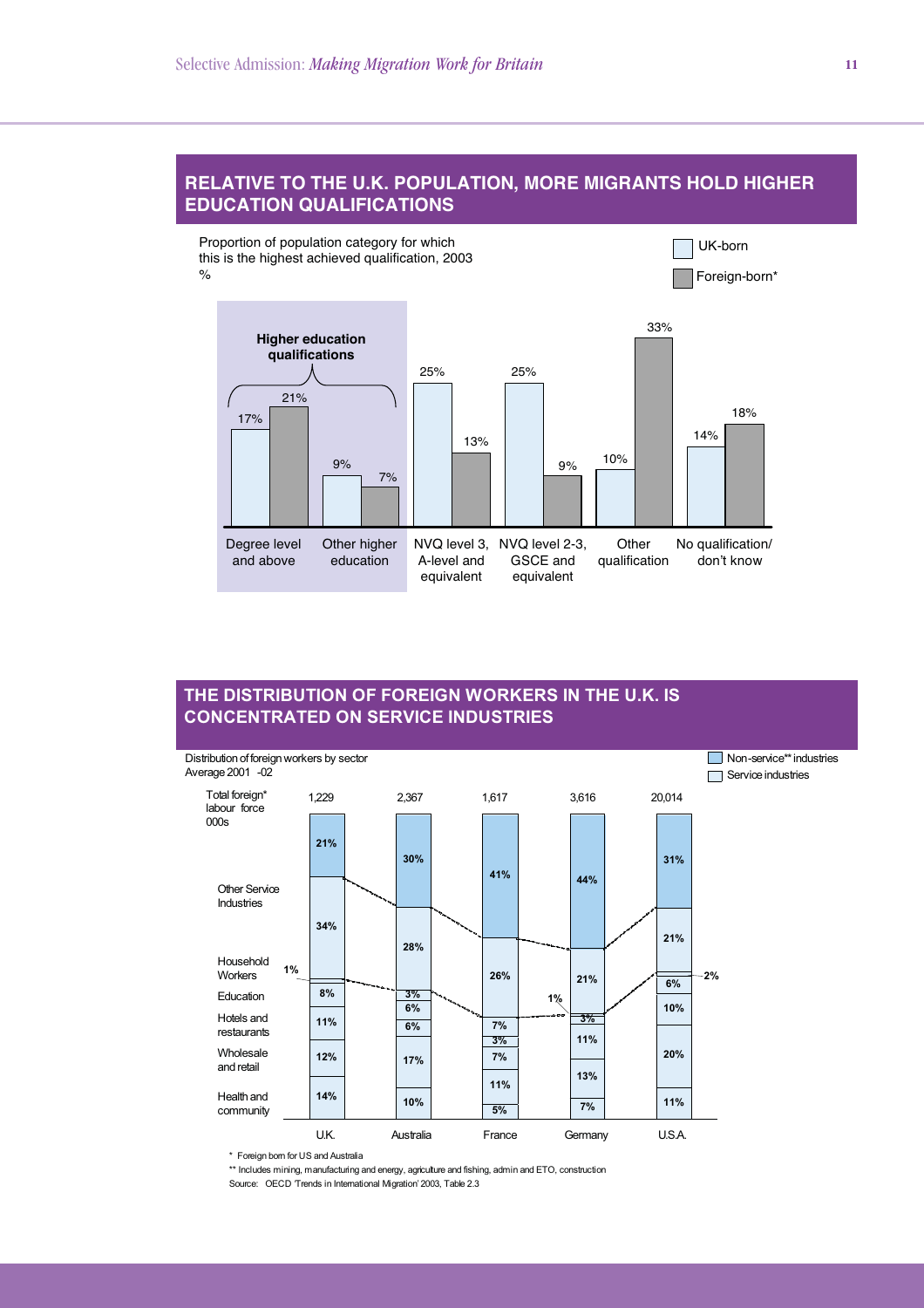3.4 Migrants fill important jobs. Rather than competing with the resident population for jobs they expand sectors and create opportunities. Most of the evidence from the UK, US and Europe suggests that migration has little or no impact on employment and wage rates of the resident workforce, negative or positive<sup>6</sup>. Migration contributes to public service delivery. For example around 40% of work permits are currently issued in the health sector, while over 9% of the public sector workforce overall is made up of migrants<sup>7</sup>. This demand is likely to continue. But here and elsewhere migration's contribution should be seen as complementary to other policy initiatives. This

is especially important where the perceived benefit is filling labour market shortages, and more so for low skilled workers. The Government's Skills Strategy8 is designed to develop skills in the resident workforce and in the long term can be expected to reduce the number of low skilled workers, and encourage businesses to move themselves up the skills/value chain. Migration must be managed in a way which is consistent with this.

*"The aim of this national Skills Strategy is to ensure that employers have the right skills to support the success of their businesses, and individuals have the skills they need to be both employable and personally fulfilled".*

 $\frac{7}{8}$  Labour Force Survey, average 2003-2004.

<sup>6</sup> See eg C.Dustmann et al "The Local Labour Market Effects of Immigration in the UK" Home Office On-line report 06/03 (2003). For summaries see N.Gaston & D.Nelson "The Employment and Wage Effects of Immigration: Trade and Labour Economics Perspectives", Research Paper 2001/28. Globalisation and Labour Markets Programme, University of Nottingham (2001); G.Borjas "The Economic Analysis of Immigration" in Handbook of Labour Economics Vol 3A, Chapter 28 (eds. O.Ashenfelter & D.Card) (1999). A recent exception to these findings is G.Borjas "The Labour Demand Curve is Downward Sloping: Reexamining the Impact of Immigration on the Labour Market", Quarterly Journal of Economics, pp. 1335-1374 (2003).

<sup>8</sup> "Skills: Getting on in business, getting on at work". March 2005 (Cm 6488-1) Applies to England and Wales only.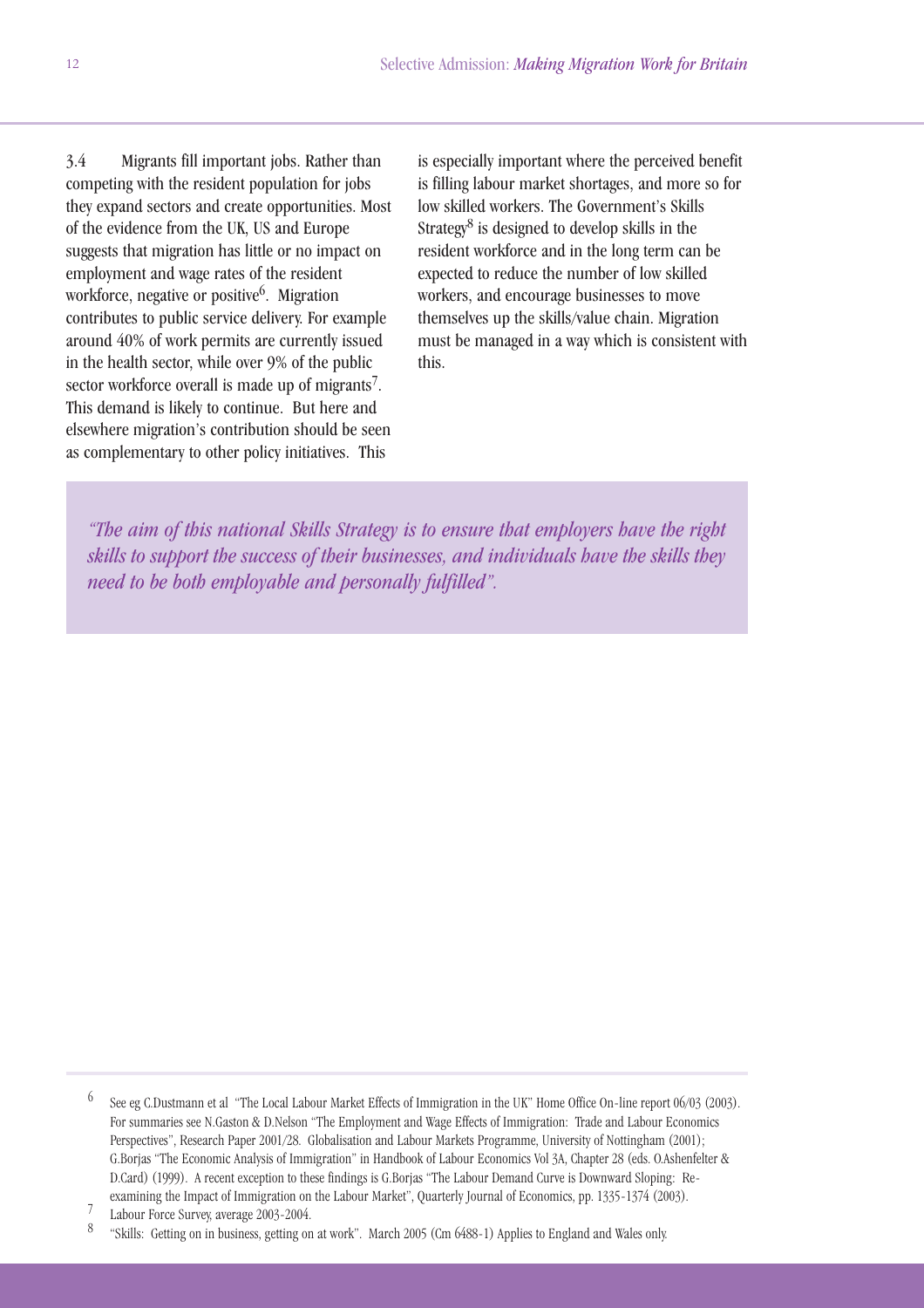## Case Study: Finance Sector and the City of London

The City of London is a global financial centre. Its success depends upon attracting international financial institutions to locate in London and to recruit employees with the relevant skills and expertise. The economic benefits of London's success are huge. Financial centres in other cities such as Edinburgh, Leeds and Bristol are also a major source of high-value added jobs in the UK. These financial centres also support skilled jobs in ancillary professions such as law, accounting and consultancy.

ONS data for 2002 show that finance and business services is the largest single economic sector. The sector makes a significant contribution to net exports. Substantial portions of the global markets in equities, foreign exchange, Eurobonds and others are traded by institutions in the City. There are 287 foreign banks in the City of London alone<sup>9</sup>. In addition to a skilled domestic labour force, a flow of skilled migrants is needed to support continued growth in this sector. Migrants entering the UK labour force tend to be well represented in the financial and business services sector. In the finance sector in central London,  $28\%$  of employees educated to degree level or higher are migrants.<sup>10</sup>

#### Students

3.5 In 2001-02, international students in UK further and higher institutions, English language training providers and independent schools contributed an estimated £5 billion, in tuition fees and other spending, making it a significant contributor to the UK economy<sup>11</sup>. International students from outside the EEA help to ensure the availability of a wider range of courses and education provision for UK students. The UK's education and training sector, including both public and private providers, makes a major direct contribution to the UK trade development, capacity and export earnings, and to the UK's position as a leading location for overseas enterprise. The UK is second only to the USA as a global leader in the international provision of education.

3.6 International students also help with addressing skill shortages after their studies. In particular those studying in areas such as science and engineering or for MBAs can result in much sought after skills remaining in the UK and contributing to our economy.

#### Tourism

3.7 Tourism is a key driver of economic performance and regeneration at national, regional and local levels. It is the UK's fifth largest industry, directly employing over 1.4 million people, many in areas which would otherwise be economically deprived. It is an important means by which the UK's international image and standing is promoted. The Government and our public sector partners have agreed a clear and stretching joint target with the tourism industry to increase the value of inbound and domestic UK trips from the present £74 billion to £100 billion by 2010. Currently, the international market represents 15% of all UK tourism. The managed migration system should seek to facilitate rather than get in the way of potential international visitors, consistent with a robust control, to contribute to meeting the £100 billion target.

<sup>9</sup> Source: Corporation of London

<sup>10</sup> Source: Labour Force Survey

<sup>11 &</sup>quot;The Global Value of education and training exports to the UK Economy" British Council 2004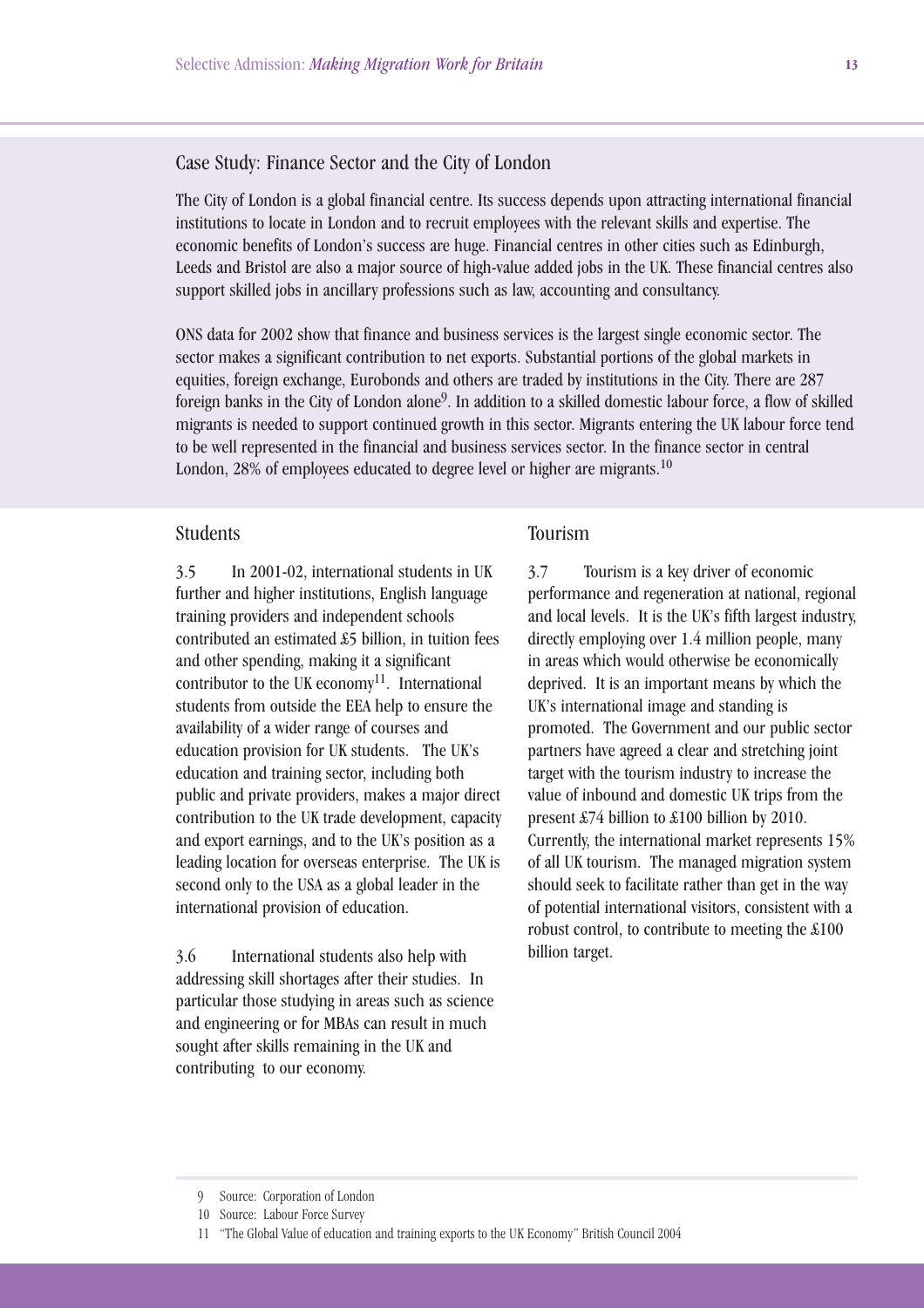## Scotland

3.8 Scotland, for reasons both of economic growth and social development needs to address its predicted population decline and changing demographic profile. Scotland's population is declining with a projected fall below five million in  $2017^{12}$ . This decline also means the age structure is changing. There will be fewer people of working age to contribute to the economy, and an increase in the number of older people. This population change will affect the supply and demand for public services and economic development in Scotland. Scotland therefore wants more managed migration. In particular Scotland wants to attract skills and talent to ensure the long term sustainability of its economy. In order to compete well, it wants to increase Scotland's attraction as a place to live and work by recruiting and retaining more students from outside Scotland; and by promoting Scotland as a destination for those taking up approved employment; and by attracting those thinking of relocating from the rest of the UK and the EU; and by encouraging Scots living outside Scotland to return.

#### Developing countries

3.9 Migration can be beneficial for some developing countries. Migrants send remittances home which may constitute a significant part of their home country's economy. And they develop their skills and knowledge in the receiving country, to take back and use to their home country's benefit – "brain gain".

#### NET REMITTANCES ARE VITAL FOR DEVELOPING COUNTRIES. SECOND ONLY TO FOREIGN DIRECT INVESTMENT (FDI) AS A SOURCE OF **EXTERNAL FINANCE**



Official remittances only (estimates suggest unofficial transfers account for a 36% of total flows)

\*\* Based on a study covering 74 low and middle-income countries (Adams and Page 2003) Source: IOM, World Migration 2005, Chapter 8, Chapter 14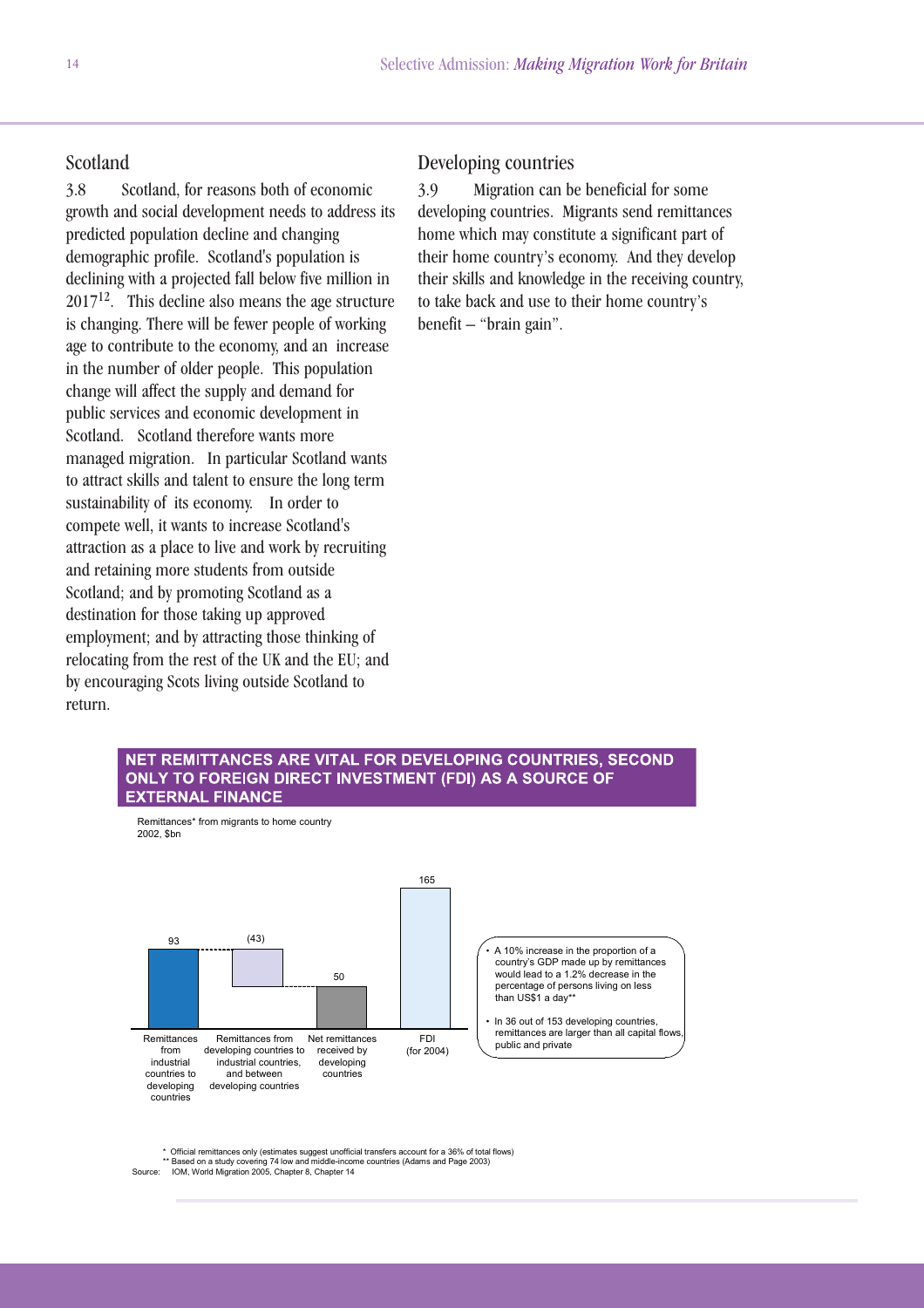#### Costs and Impacts

3.10 There may be a number of potential impacts from migration including on housing, public services or congestion. Little work has been done to quantify them. It is likely that the benefits outweigh potential costs, and the impacts are certainly not always one way. While there may be concern about pressure on public services as a result of migration, migrant labour is clearly highly important in helping to deliver public services. From an overall fiscal perspective, recent research by the IPPR has confirmed earlier findings that migrants make a relatively greater contribution to the public finances than non-migrants. Indeed this gap has widened in the last four years. In 2003/04 migrants accounted for 10% of government tax receipts and 9.1% of government expenditure.<sup>13</sup>

#### Developing Countries

3.11 There is a potentially adverse impact on certain developing countries if their skilled workers migrate. The NHS has an ethical recruitment policy to ensure that vital health workers are not directly recruited from the countries which need them most. Care will be needed also in relation to teachers.

### Costs of administering the system

3.12 There are costs associated with running the system and maintaining an effective control. The visa fee covers the running costs of UK visas. Since 2003 the costs of making managed migration decisions in the UK have been covered by the fees for leave to remain and work permits. This ensures that as far as possible the system is self-financing without reliance on the public purse. The fees are not disproportionate for the migrants or employers who benefit from immigration. We are seeking efficiencies in the system.

#### Public opinion

3.13 Media coverage and some surveys suggest that public opinion is not generally in favour of migration, despite the many benefits it brings to the UK. Public concern is frequently generated by the perception that the system is not being sufficiently managed or controlled. This may damage community cohesion. A transparent system in which migrants are clearly identified as meeting specific needs should help to address these concerns.

- 1. Do you agree that the benefits of migration outweigh its costs?
- 2. Can a managed migration system be used to deliver the UK the workers it needs?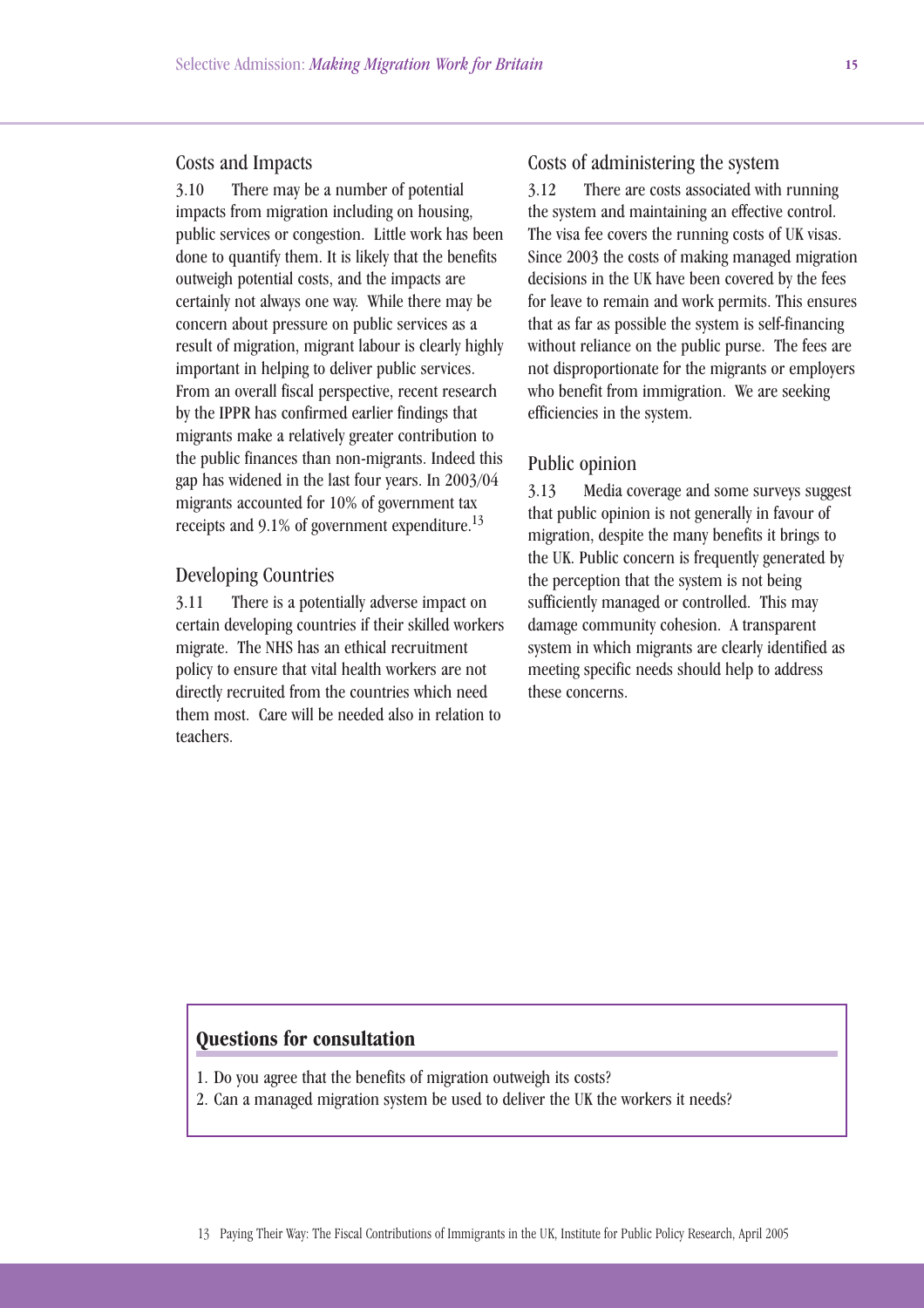# **4. THE CURRENT SYSTEM**

4.1 The managed migration system has developed in an evolutionary way over time. Immigration Rules, made under section 3(2) of the Immigration Act 1971, are the statement of practice as laid before Parliament to regulate the entry to and stay of people, subject to immigration control, in the UK. They cover visits, study, work, family reunion, asylum, appeal rights, and removal and deportation. The Rules were last consolidated in May 1994 (HC 395) and have undergone 41 changes since then.

4.2 There are some 50 different ways to come to the UK to work or study. Of these, the main work permits system and the Highly Skilled Migrant Programme (HSMP) have been praised for their responsiveness, in a report by McLaughlin & Salt (2002), *Migration Policies towards Highly Skilled Foreign Workers*, which undertook a review of highly skilled migration policy across Europe and other key comparator countries, and concluded that "in terms of the range of specific schemes and initiatives to attract the high skilled, the UK had moved faster and further than any other country with the exception of Australia and to a lesser extent, Canada".

#### Work Permits

4.3 Employers can apply for work permits, for migrant workers overseas or in some circumstances in the UK. The main (Business and Commercial) work permit scheme allows permits to be granted for jobs at NVQ3 skill level or above or Scottish equivalent, if the job is on a designated shortage list, or where the employer has demonstrated that the job offer passes a Resident Labour Market Test. This requires employers to demonstrate that they couldn't recruit a domestic worker and that the job is being offered at a competitive salary. Once a permit is granted the migrant worker has to apply for entry clearance or leave to remain separately, and this may be refused if the worker does not satisfy immigration requirements. There are work permit and permit free categories for training, sports and entertainment, student internships, overseas representatives of companies, Governments or newspapers, and a range of other categories.

#### Highly Skilled Migrant Programme (HSMP)

4.4 Under the HSMP an individual can obtain a permit to come to the UK without a job offer if they satisfy a points-based test, administered by Work Permits (UK) in Sheffield. They then have to obtain entry clearance from the post overseas. If someone wants to switch into the HSMP in the UK, they also have to make and pay for two applications, one for the permit and one for leave to remain.

#### SAWS and SBS

4.5 There are also some specific low skill schemes, such as the Sectors Based Scheme and Seasonal Agricultural Workers Scheme.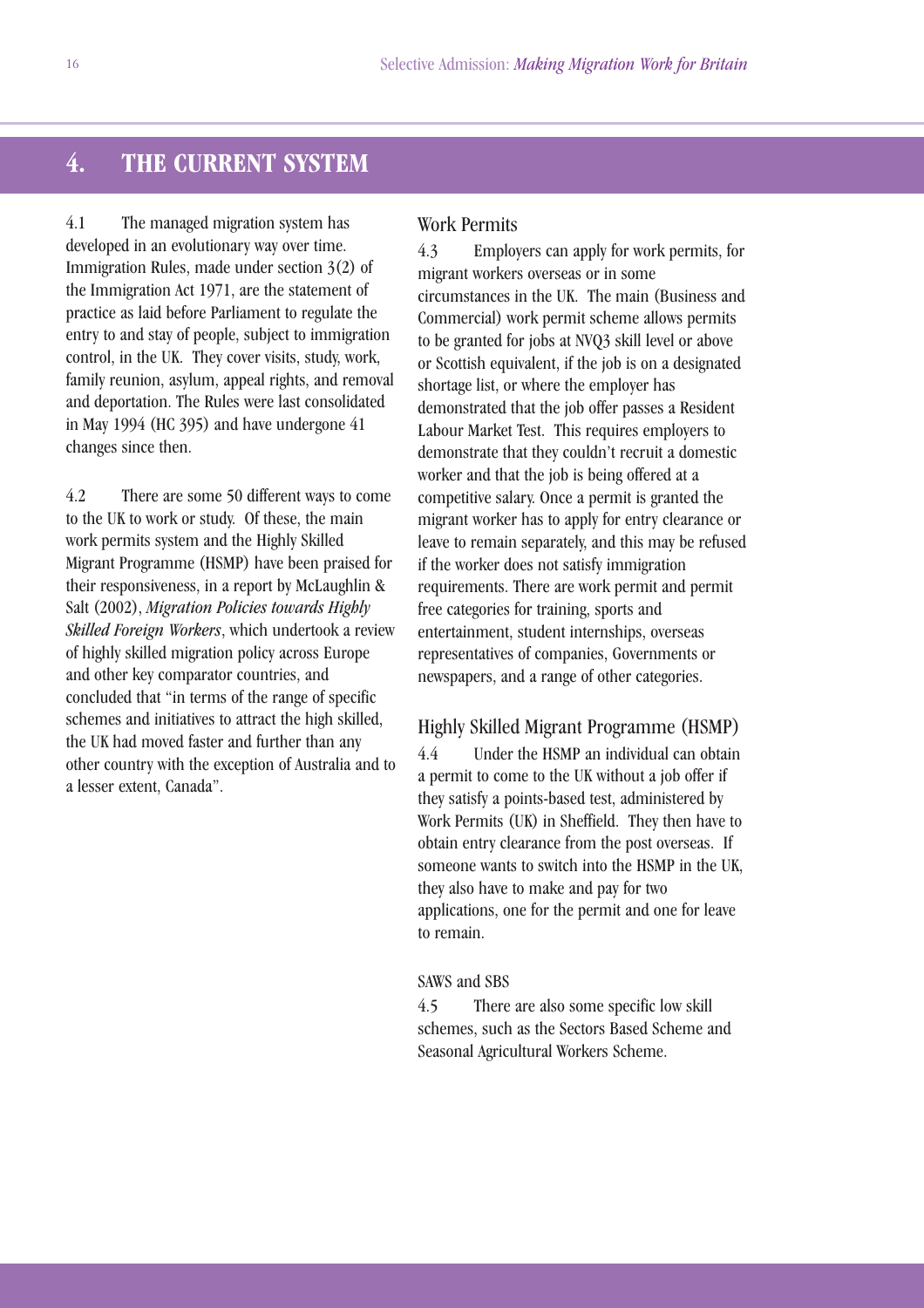## Students

4.6 The student arrangements are set out in the immigration rules but are also accompanied by some 17 concessionary arrangements.

### Permanent Residence

4.7. HSMP and work permit holders, and a number of the permit-free categories identified in Annex B, and their spouses or partners and children under 18, can qualify for permanent residence, indefinite leave to remain, if they are still in approved employment when they have been here for four years

#### Managed Migration Review

4.8 On 27 April 2004 the Prime Minister launched a top to bottom review of managed migration routes, to assess the extent to which they were subject to abuse, or otherwise open to improvement. He said:

*"We will neither be Fortress Britain, nor will we be an open house. Where necessary we will tighten the immigration system. Where there are abuses we will deal with them, so that public support for the controlled migration that benefits Britain will be maintained."*

4.9 The top to bottom review identified and put in hand a number of measures to address issues within the system. This included:

- reform of the marriage laws so that foreign nationals without legal status could not enter into sham marriages in the UK in order to use this as grounds for staying here. These changes have already had a positive impact on this area of abuse;
- changes were made to the rules on students so that people could not come as a visitor, avoiding proper scrutiny before arrival, and then seek to switch to studies below degree level as a means of staying here. Similar restrictions were applied to visitors or non-degree students switching to employment;
- some 1200 unaccredited colleges were checked by the Home Office and nearly a third of these were found not to be providing educational services: (a number were shops or other addresses.) The DfES established a register of educational establishments and any application to study at an establishment not on the register is now refused;
- UK visas set up risk assessment units in a number of posts overseas to improve the identification of forged and fraudulent documents and intelligence-gathering;
- the Commonwealth Working Holidaymaker scheme was amended to make clear that it is a cultural exchange opportunity and not primarily a labour migration route;
- the Sectors Based Scheme (SBS) and the Seasonal Agriculture Workers Scheme (SAWS) had their quotas reduced to take account of EU enlargement in May 2004. Following review of the SBS the hospitality quota was terminated in June 2005, taking account both of the large numbers of Accession country nationals now working in the hospitality sector and evidence that the scheme had been abused.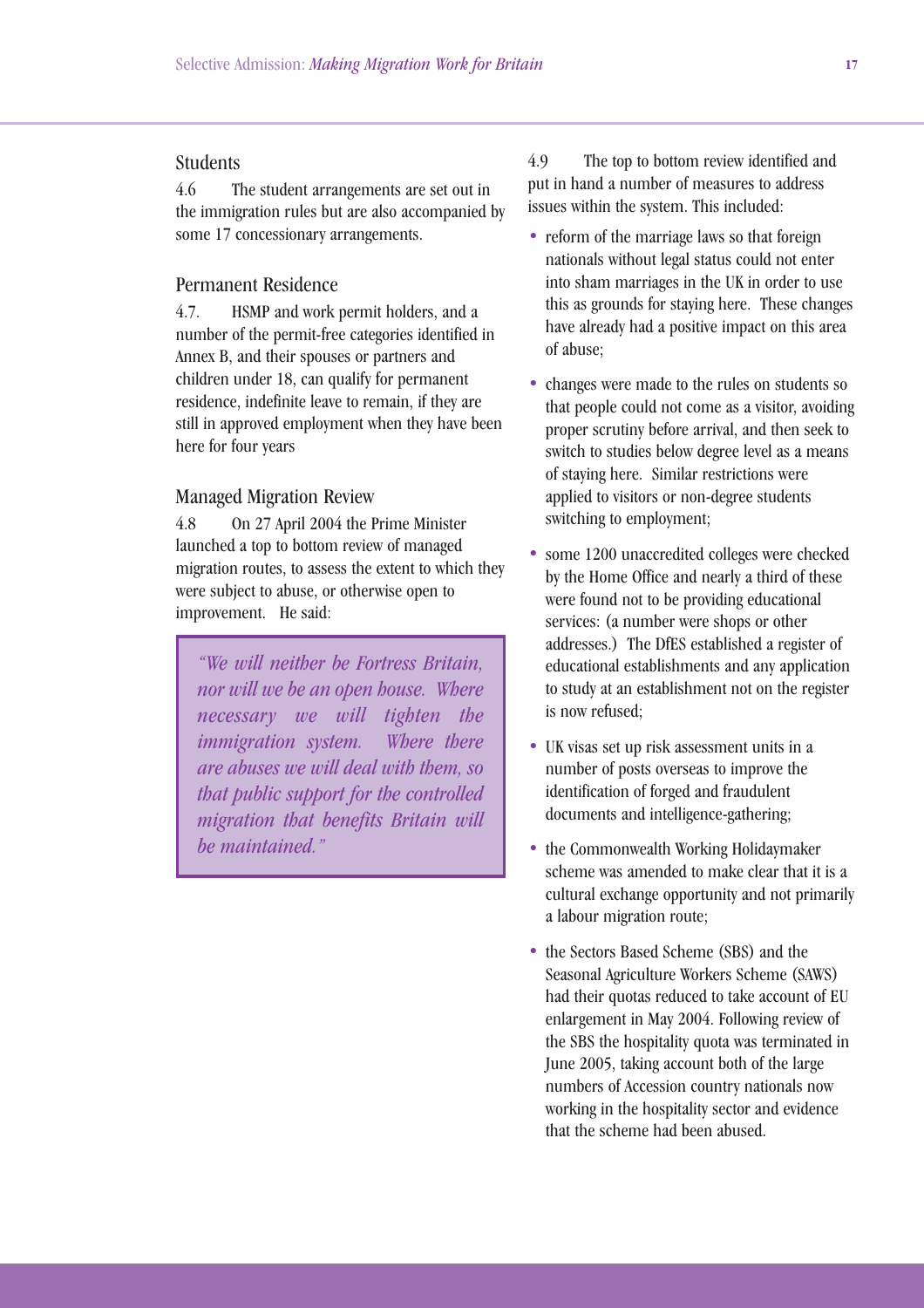4.10 The top to bottom analysis highlighted the very large number of schemes available and just how difficult it is for employers, migrants, administrators and the public to work out how the system works and what is needed to qualify to come to the UK.

4.11 It highlighted also the difficulties caused by having two separate sets of consideration for labour migration: a labour market assessment (by Work Permits(UK)) and an immigration check (by UKvisas overseas or WP(UK) caseworkers in the UK). As outlined above, this can mean that a work permit is issued to an employer but the worker is refused entry clearance or leave to remain, sometimes because they actually do not possess the skills and work experience which the employment would require, or are pretending to be someone else. At some posts overseas high levels of fraud and forgery are encountered and addressed by UKvisas.

4.12 Although there is evidence from a variety of sources of the benefits of migration, there is no evidence readily available of the benefits or not of specific schemes within the system. They have not always been designed to meet specific economic objectives and are not measured against them.

4.13 Accordingly, the managed migration review identified the case for designing a new managed migration system for the UK for the 21st century, which was announced in the five year strategy in February 2005.

- 3. Is the current system too complex and bureaucratic?
- 4. Should the users of the system or the taxpayer bear the costs of the migration system?
- 5. Do you think we should introduce changes in a phased manner? If so, which bits do you think should be implemented first?
- 6. Could the proposals to develop a new points-based system affect some groups of migrants more than others? If yes, which groups and why?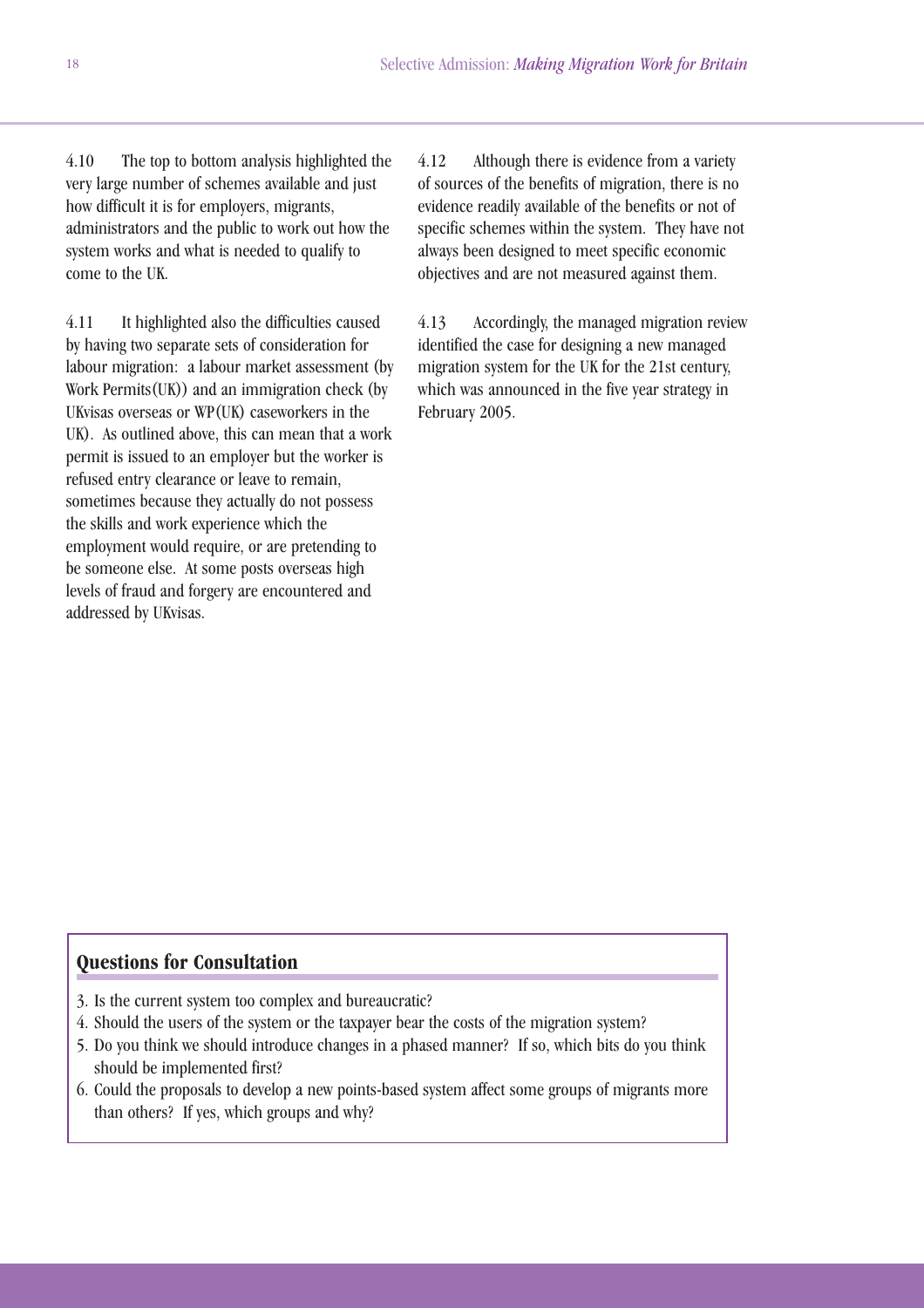# **5. PROPOSED OBJECTIVES & TESTS FOR THE NEW SYSTEM**

5.1 This is a welcome opportunity to identify the UK's objectives for work and study migration. We are consulting also on the tests the migration system must satisfy. For the first time, we are specifically designing a system to meet the objectives and satisfy the tests.

## **Objectives**

5.2 The objectives for the managed migration system come under the headings of economic and international competitiveness, control, students, responsibility and other.

# Economic and international competitiveness

5.3 Proposed economic objectives are: to increase the number of highly productive and highly skilled workers in the UK; to fill short term gaps in the labour market that cannot be achieved through the domestic workforce; to increase levels of investment in the UK; to increase the dynamism, productivity and flexibility of UK workers and businesses; and to increase UK exports by eg students and visitors spending money on UK goods and services.

### **Control**

5.4 There are essential control objectives: to improve public confidence in the system; to prevent those who do not meet criteria from getting here; and to ensure people leave when they are no longer entitled to be here.

## Students

5.5 The Government's objectives for the student migration arrangements are: to increase in a sustainable way the number of people coming to the UK whose primary aim is to study; to provide these people with a high quality education; and to ensure the integrity of the immigration control.

### Responsibility

5.6 UK migration policy should take due account of the possible impact of skilled migration on developing countries with skill shortages.

## **Other**

5.7 There are also a number of other important cultural, social, political and international outcomes which should accompany a successful managed migration system: migrants who will act as future ambassadors and advocates for the UK and the use of English as a business and teaching language and effective public diplomacy and raising the UK's reputation abroad.

## **Tests**

5.8 The tests which we think the system should satisfy are:

• Operability: The ability for government employees to use the system as it is specified, with little room for human error.

- Robustness: The ability to detect and minimise abuse of the system.
- **Objectivity**

That attributes of applicants and needs of the UK are defined in a factual way (minimising subjectivity, inconsistency and error); and the ability to evaluate similar applicants so that those with the same attributes receive the same entitlements.

• Flexibility:

The ability to respond to a changing labour market, in terms of both supply-of and demand-for migrants; and the ability for the process to be modified due to the particular characteristics (eg risk factors) of particular applicants.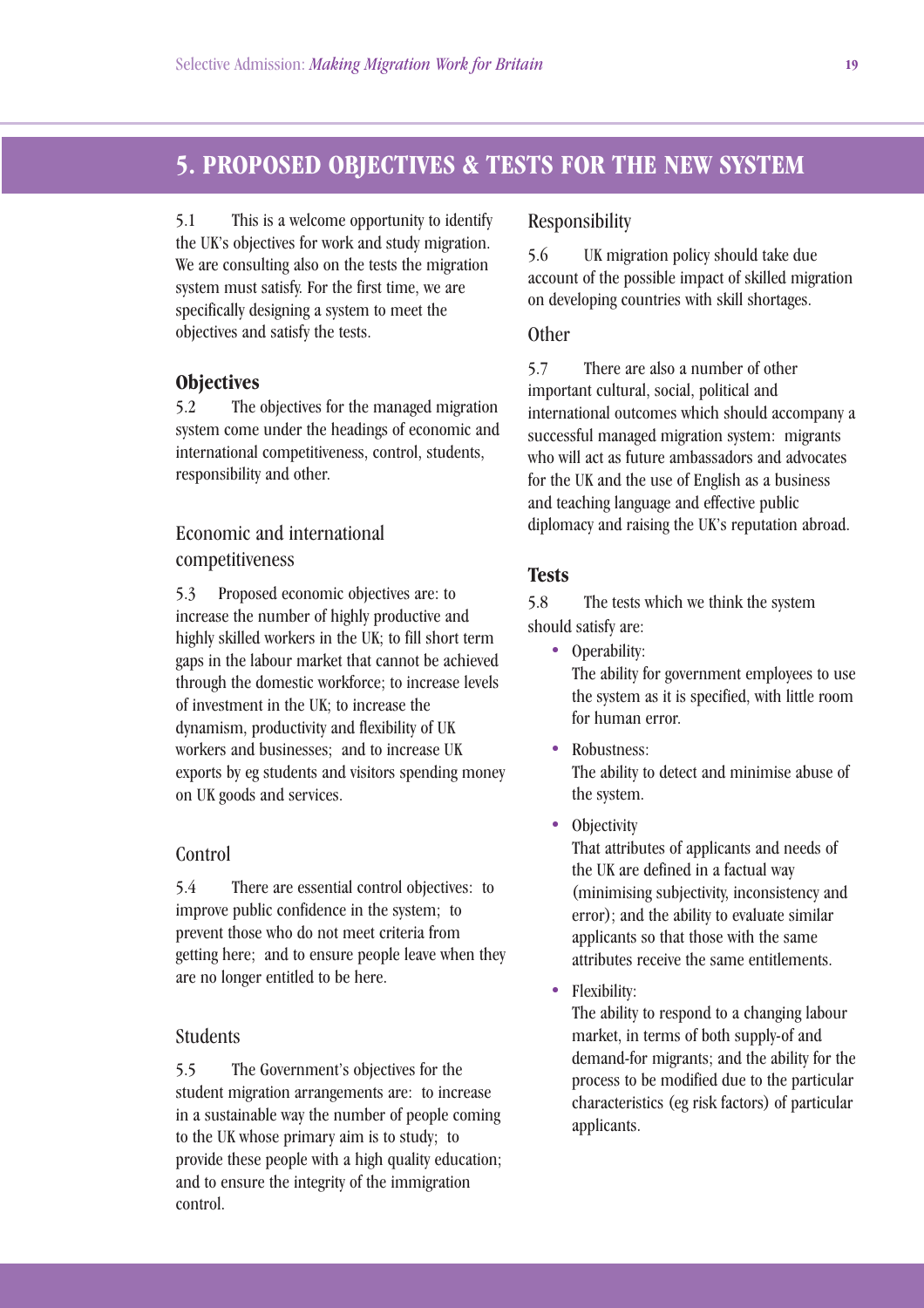- Cost effectiveness: The ability to process applicants at a reasonable cost (ie which the applicants will be prepared to pay), whilst still maintaining quality of assessment.
- Transparency: The ability for the government, potential migrants and other stakeholders to understand how each step of the process

works, and for migrants to self-select.

- Usability: The ability for different types of customers, employers and migrants to use the system.
- Compatibility with EU and other legislative requirements:

The ability to meet legal and any convention requirements, and to be robust enough to withstand challenge.

- 7. Do you agree that the objectives of the managed migration system should be focused primarily on economic benefit to the UK?
- 8. If managed migration were intended to meet non-economic objectives what would they be and how would you measure them?
- 9. How would you rank the proposed tests for the system in order of priority?
- 10. What can we do to make the system robust against abuse, whilst still benefiting from migrants working and studying in the UK?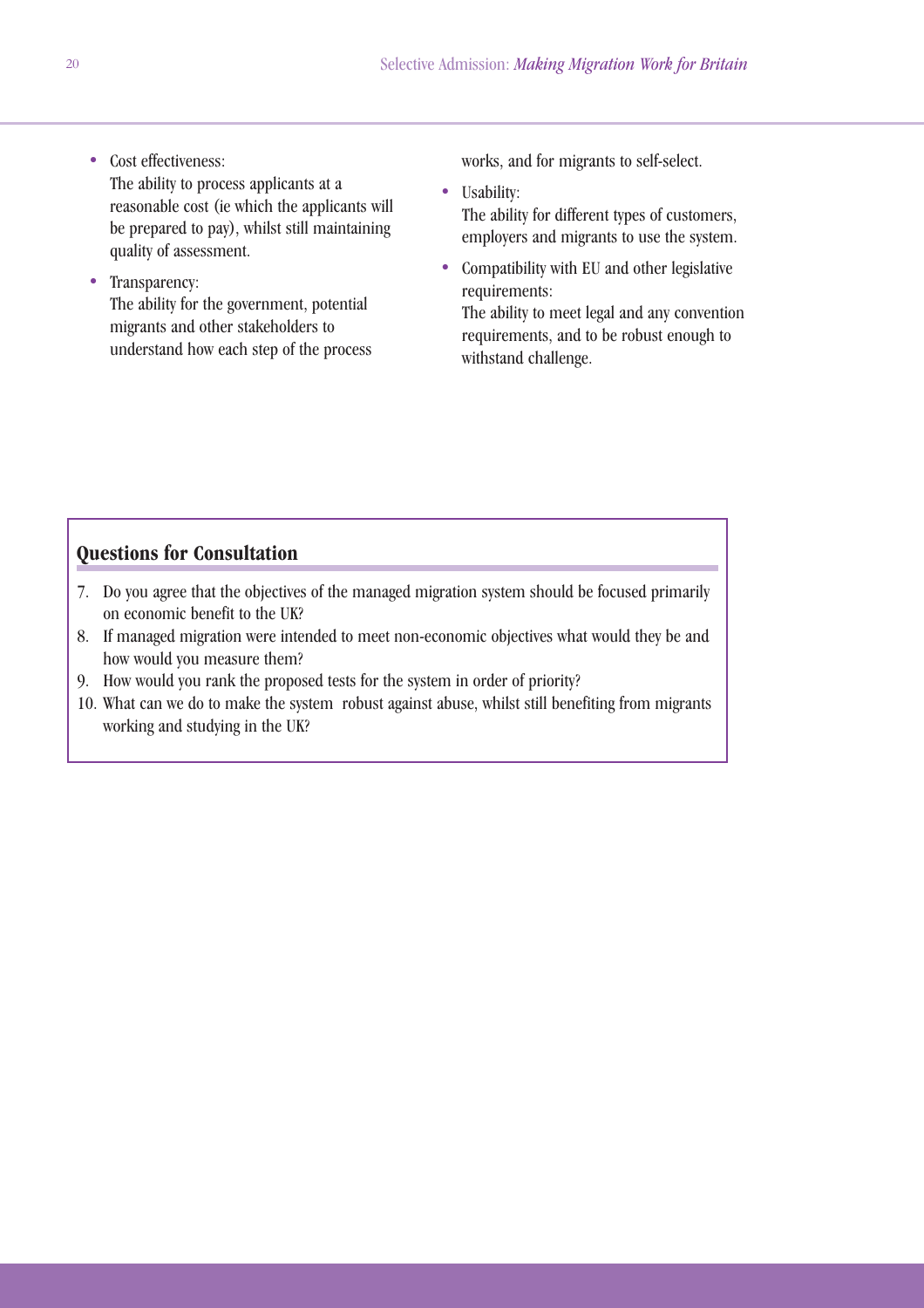# **6. PROPOSALS FOR A NEW 5 TIER SYSTEM**

6.1 This section sets out some proposals for changes to the managed migration system to make it clearer and more focused on economic objectives; and to satisfy the tests identified above. It explains the proposed five tiers in the new points based system; the ideas we have for process improvement; and some options for making the system work better, such as sponsorship and bonds.

### **Five tiers**

6.2 We propose that there should be five tiers in the managed migration system, to reflect the purposes of different migrants in coming to the UK. The purposes can be defined as follows:

- **Tier 1:** *Highly skilled individuals to contribute to growth and productivity*
- **Tier 2:** *Skilled workers with a job offer; and workers to meet specific overseas requirements .*
- **Tier 3:** *Limited numbers of workers to fill low skill shortages.*
- **Tier 4:** *Students: increasing exports and improving the education sector for the UK.*
- **Tier 5:** *Other temporary categories; visiting workers, selected development schemes and youth mobility/cultural exchange.*

6.3 Tiers 1 and 2 would have a route to permanent residence subject to meeting five years residence and other requirements. The others would not, but in some cases, for instance students graduating and finding work in a shortage area, people on the Fresh Talent: Working in Scotland scheme, or post-doctoral researchers, could move quickly into Tiers 1 or 2.

6.4 We would require different attributes and behaviour from migrants according to tier. They would have different entitlements according to tier: for example to work with or without restriction; or to be joined by their immediate family. And the tier of entry or stay would also affect the possible contribution of a sponsor to making the system work.

#### **Outline of the process**

6.5 We think it would be helpful for a prospective migrant to be able to make an initial self-assessment, using guidance preferably on the web but also on paper, so that by answering some simple questions such as:

- What is your purpose in coming to the UK?
- How long do you plan to be in the UK?
- What qualifications and work experience do you have?

they could be routed to the relevant set of requirements to establish whether they would qualify to come to the United Kingdom as a visitor, skilled worker or student or not. If the selfassessment was successful under any of the tiers they could then make their formal application, with supporting documentary evidence, to the relevant post overseas or, if in the UK, to Managed Migration Directorate in IND. The caseworker could ensure that the applicant qualified under the relevant tier, and satisfied the necessary risk and security checks, before telling them whether they qualified and what their status in the UK would be.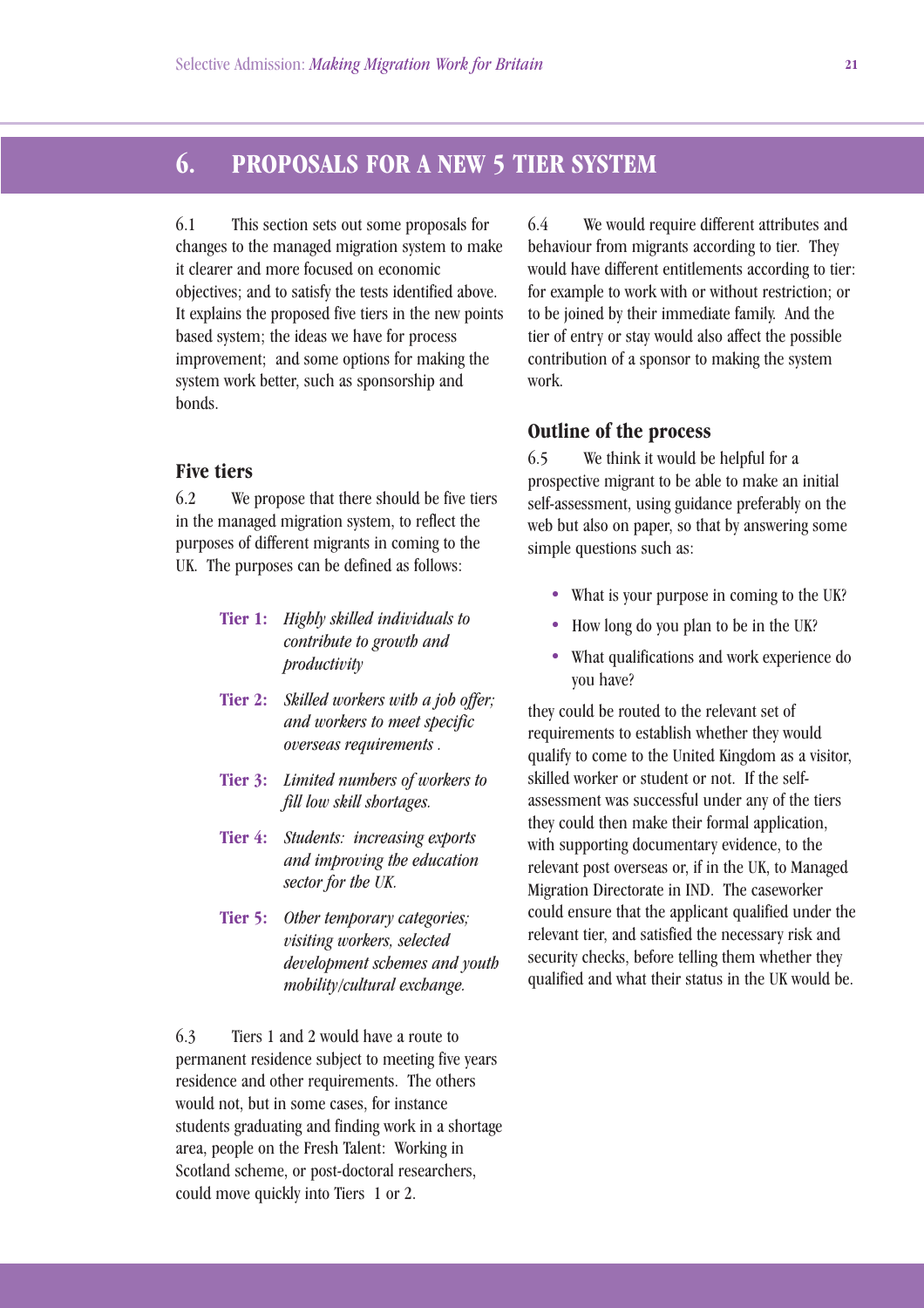# **Proposed attributes and other requirements for each tier**

## **Tier 1**

6.6 The most highly skilled individuals, and people with large sums of money to invest, should qualify for entry or leave to remain under Tier 1. The aim is to target the migrants who are most likely to maximise growth and productivity. So points would need to be allocated and weighted according to evidence as to which factors are most closely related to economic success.

6.7 Evidence from longitudinal studies of migrants in Australia, Canada and New Zealand suggests that

- Age is important. Younger, skilled people are most likely to do well. In Australia the maximum points are for people aged 18-29 and the upper age limit is 44;
- English language ability is a key predictor of success
- Transferability of work experience and skills, including recognition of qualifications and equivalence, is also important.

The weightings applied to points by these countries are shown below, with the UK's current Highly Skilled Migrant Programme (HSMP) for comparison.

## THE CURRENT U.K HIGHLY SKILLED MIGRANT PROGRAMME (HSMP) EMPHASISES DIFFERENT ATTRIBUTES FROM THOSE USED **IN OTHER COUNTRIES**

Other countries' skilled migrant routes and the U.K. HSMP Percentage w eighting\* of attributes



\* Weightings are calculated as the maximum achievable in each category divided by the total maximum achievable points, excluding bonus points

Source: Country websites: Australian Generally Skilled Migrant Programme, New Zealand Skilled Migrant Programme, Canadian Skilled Worker Programme, U.K. Highly Skilled Migrant Programme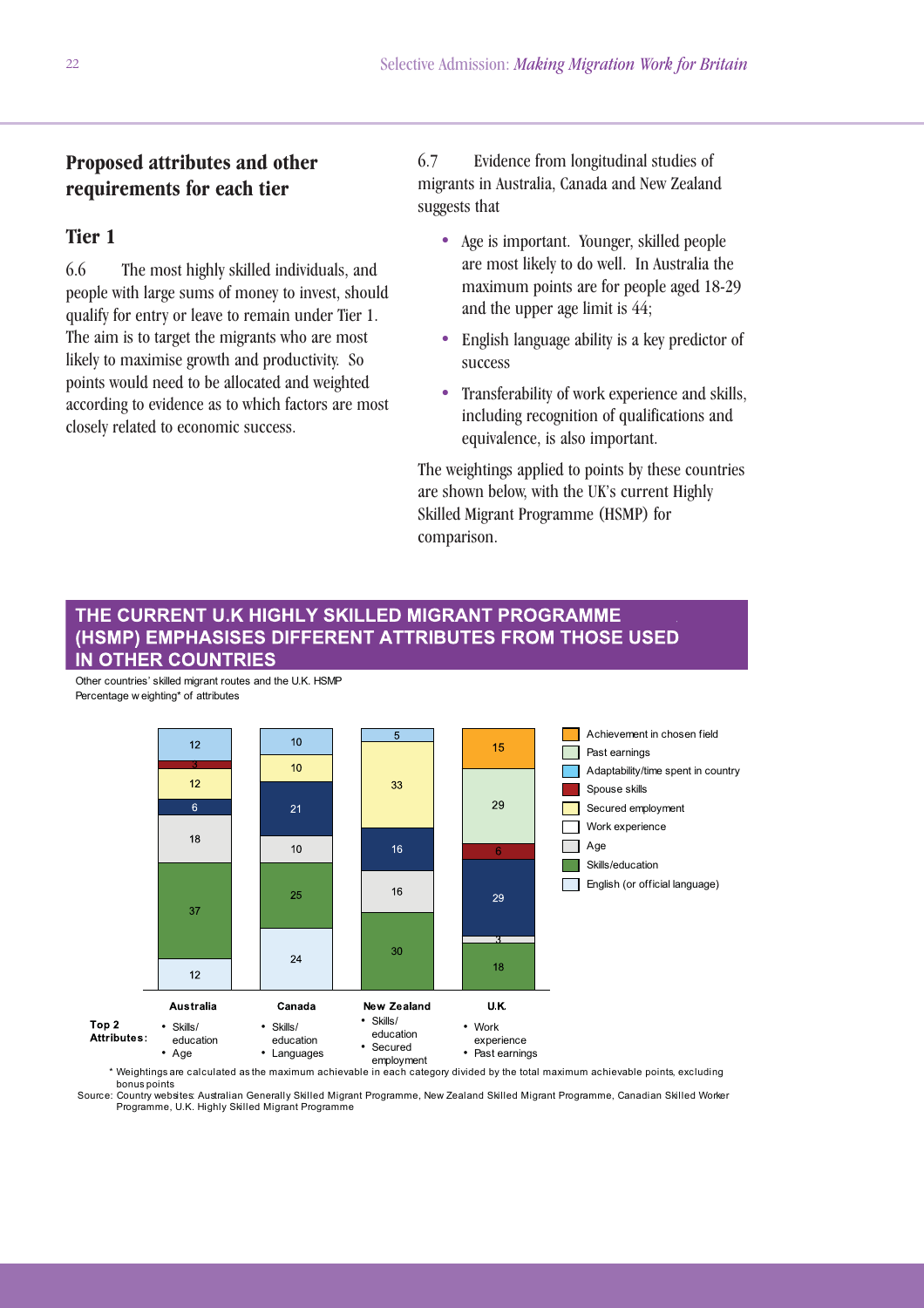6.8 There is not yet an equivalent evidence base in the UK to support detailed decisions about the relative weight to be allocated to points and the "pass mark" for our new system. We are now gathering data and further evidence from the UK and abroad. The work so far has involved working with samples of data for Work Permit holders and individuals who have entered through the Highly Skilled Migrant Programme (HSMP). The information covers individual characteristics such as their qualifications, experience, earnings, age and profession.

An initial (small) sample of HSMP migrants at the one year stage suggest that they are doing well: a high proportion are doctors and the average salary is over £45.000. We have developed a new modelling tool to test and demonstrate the possible impact of different combinations of points, attributes, weightings and thresholds.

#### Case studies

Lindsay has been a qualified GP in New Zealand for 5 years. She is 35 and earns over £45,000 a year (UK equivalent) and has a job offer. English is her native language.

Points could be awarded for her skills, qualifications, previous experience and salary and for her job offer.

**We think she should gain entry under Tier 1 and have a route to settlement subject to residence requirements and tests of English and knowledge of life in the UK.**

Kazuto is a 40 year old Japanese electrical engineer. His previous salary was over £70,000 a year (UK equivalent). He speaks English. He does not have a job offer.

Points could be awarded for skills, qualifications previous experience and salary.

**The system would aim to give him entry under Tier 1 and a route to settlement, subject to meeting requirements as above.**

# **Tier 2**

6.9 Tier 2 should offer an entry route to skilled individuals with a job offer where there is a labour market demand. There are a number of options for responding to labour market demand within this tier.

#### Case Studies

Mandy is an American physiotherapist (a shortage occupation). She is 27 and earns around £25,000 per annum. She has a job offer. Her partner is a nurse. She speaks English.

She could be awarded points for having a job offer in a shortage occupation, age, previous salary and experience and for her partner's skills.

## **She could gain entry under Tier 2, to work for the employer who made her a job offer and have a route to settlement.**

Carlos is a 22 year old professional footballer from Mexico. He earns £200,000 (UK equivalent). He has played top division football in Mexico for 3 years and regularly represents his country. He has been offered a contract with an English premiership club.

**He would be able to receive points for his skills, his future earnings and for the fact that he has a job offer, and thus qualify under Tier 2 and have a route to settlement.**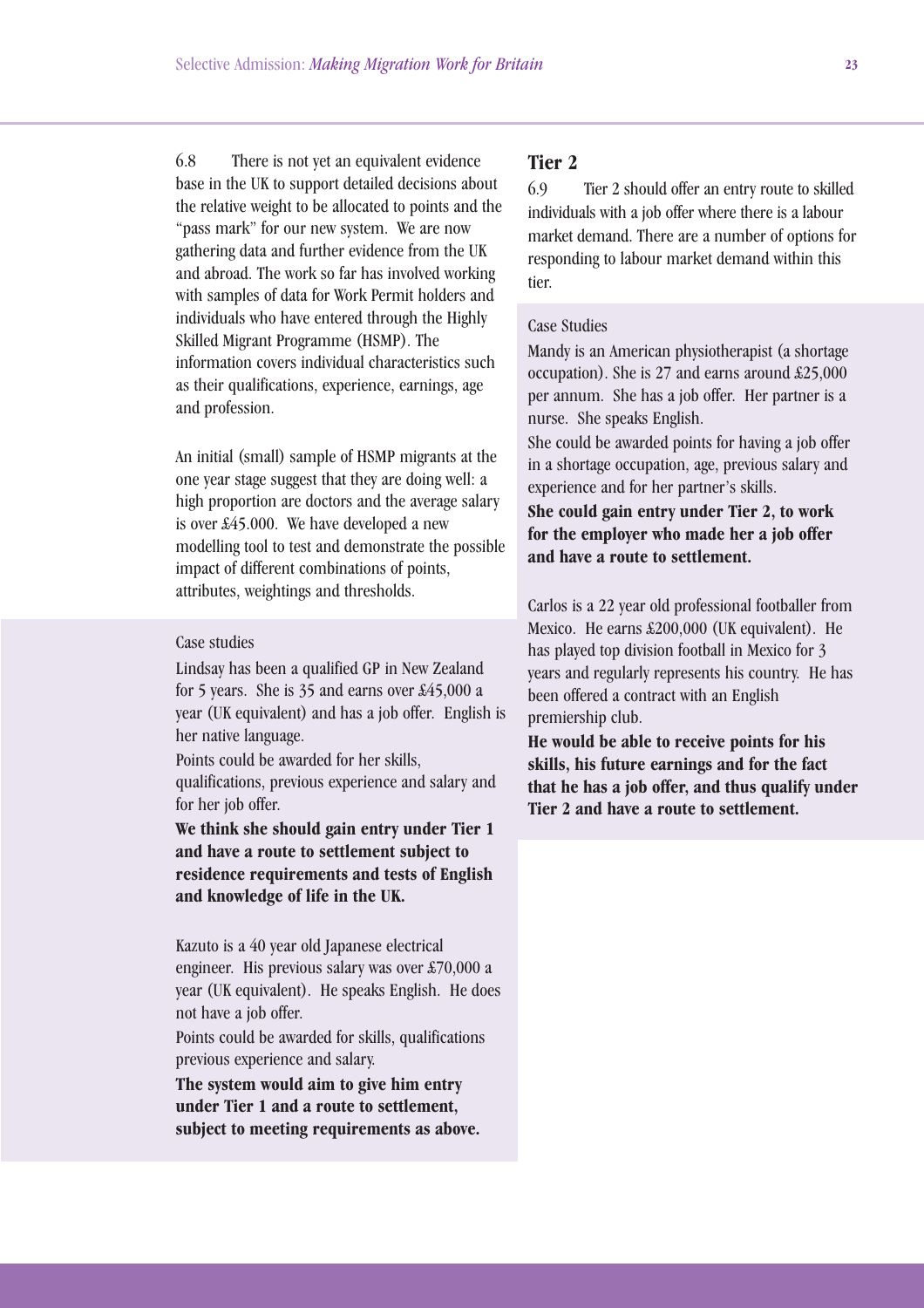# **Identifying shortages**

#### Skills Advisory Body

6.10 One way of identifying shortages would be, at least in part, by a Skills Advisory Body (SAB). The proposed new advisory body would draw on the work of the existing Sector Skills Councils (SSCs), the Sector Skills Development Agency (SSDA) and Future Skills Scotland and would take over the current role of WP(UK) Sector Skills Panels. It would use the information available on the UK labour market and on its skill shortages, to develop a fuller picture of the UK and advise the Government on the state of the labour market, including shortage areas to be included on a UK list of shortage occupations. The key outputs from the SAB would be regular advice on the UK labour market and its skills shortages. It is expected also that the SAB would advise also on salary levels in occupations and skill levels required for occupations. It would map the existing skills strategies, including Sector Skills Agreements, and advise on their likely impact on the current and future supply of skilled workers.

6.11 This process would identify key gaps in the labour market, and we expect that the Skills Advisory Body would be able to identify the majority of shortage areas and so most applications in Tier 2 would be for shortage sectors identified by the SAB. However, there will always be some employers whose needs are not met by the SAB, especially those in innovative areas. We need to design a system which will allow employers to fill jobs not on the shortage list. As well as the Skills Advisory Body, there are a number of other options which could be used alone or in combination with each other.

#### Resident labour market test

6.12 One option would be to include the resident labour market test (RLMT), which is part of the current work permit system, in a pointsbased system for Tier 2. In the current system, this allows an employer to obtain a work permit for a job which has been advertised in the EEA for a period without success. Where employers face

shortages which are not identified by the SAB such a test may be a useful way of allowing firms to fill vacancies, if they have explored domestic options first. It could be incorporated into a points system by only awarding points for a job offer that had passed the RLMT.

#### Case Study

Fung-Ming, 25, is a software engineer from Singapore. She has applied for a job with Acme Technologies, a UK firm, which they have been advertising in the UK, EU and online for over a month with no success. Fung-Ming will earn £25,000 per annum and has the equivalent of NVQ level 3 skills in software engineering.

With a resident labour market test, although this is not a shortage occupation, Fung-Ming could qualify for entry under Tier 2 with a route to settlement, subject to satisfying the necessary tests. She has an offer for a job which the domestic market is unable to fill, and would receive points for the job offerand her skills. She could also be given points for her age and salary.

#### Awarding points for attributes

6.13 A points system could allow for a migrant with a verified job offer not on the shortage list to reach the points threshold by a combination of salary, skills and/or regional need. Salary in a job offer looks likely to be the best indicator of an individual's probable contribution to the UK economy, subject to further evidence-gathering and analysis. It may also be possible for points to be varied to allow regions, or Scotland for instance, with particular skills shortages to attract the migrants they need.

#### Higher fees

6.14 Another option would be that a higher fee for a non-shortage migrant worker application might be a good test of the employer's need for migrant labour in place of domestic workers.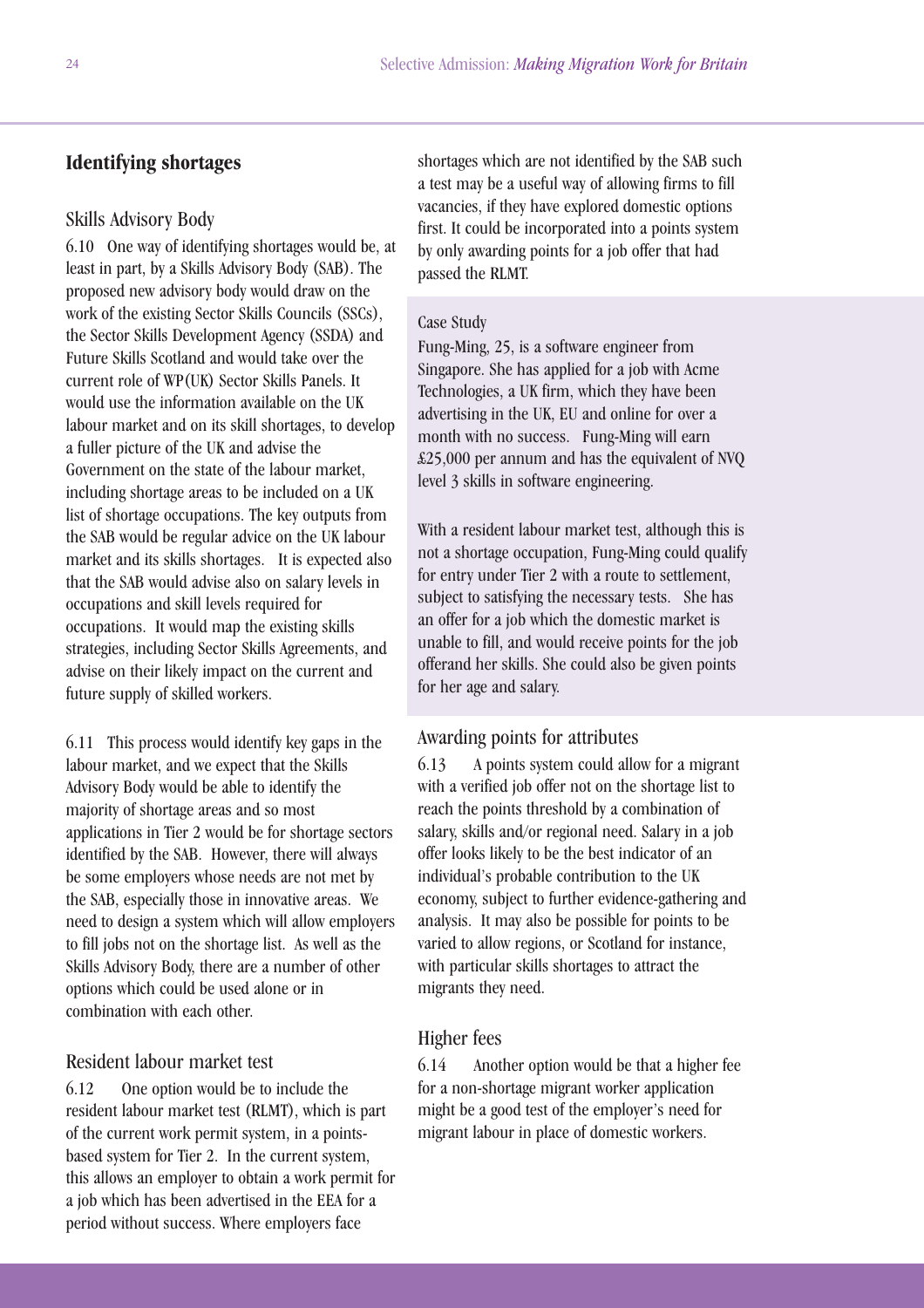#### **Auctions**

Auctioning work permits for non-shortage vacancies in Tier 2 could possibly be another way to test the economic value of migrant labour. Employers could bid for permits released on a monthly basis with the highest bids securing permits. The price mechanism would force a decision on employers to train or pay domestic alternatives where this was cheaper and provide real-time information on demand and the price the market would bear. By auctioning permits we could expose and capture the economic value of the work permits.

6.15 As part of the consultation process we propose to explore these options in detail and to conduct an impact assessment on each of them. Such an assessment will include consideration of whether economic objectives are being met, as well as taking into account any potential adverse impacts. For example, we need to cover potential impacts on the domestic labour force, and we need to ensure that any options chosen contribute to maintaining a system which is robust against abuse.

Specific Overseas Requirement

6.16 Tier 2 could possibly cater also for some migrant workers who are currently provided for, in specific permit-free routes. These categories would be to fill posts in the United Kingdom which could not be filled by a UK or EEA worker because of specific overseas requirements: such as overseas Government employees, sole representatives, representatives of overseas newspapers, intra-company transfers, and Ministers of Religion;

### **Questions for consultation**

- 11. Which attributes do you think are most important for Tier 1 and for Tier 2?
- 12. Would the proposed outline design for Tiers 1 and 2 exclude any migrants who enter the UK under current Work Permit and Highly Skilled Migrant Programme arrangements? Should these people be allowed to work under the new system? If yes, please state why you think they should be allowed to work under the new system and how this relates to the objectives set out in Section 5.

.

- 13. Do you agree with the proposals for the Skills Advisory Body?
- 14. Should employers be able to access migrant labour for non-shortage occupations (i.e. those not identified by the Skills Advisory Body?) and what would be the most effective mechanism for doing so?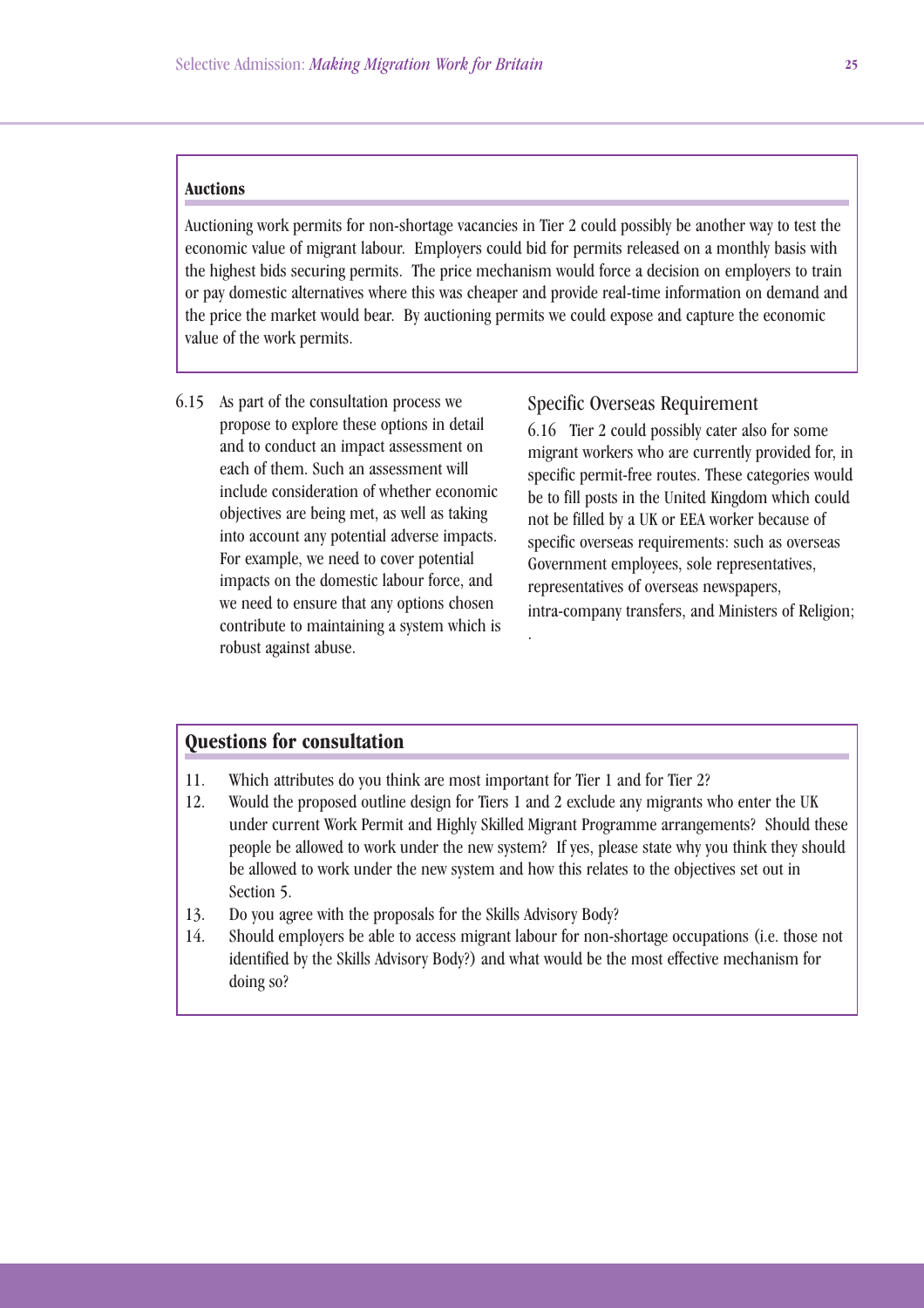# **Tier 3**

#### Accession workers

6.17 Tier 3 should provide for some specific low skill schemes, if needed. As set out in the five year plan, the Government is not convinced that there is a need for low skill migration schemes for non-EEA nationals, following EU enlargement. More than 176,000 accession state (A8) nationals have registered for work in the UK since 1 May 2004. Most are working in the hospitality sector, and also in agriculture.

## SAWS and SBS

6.18 There are currently specific schemes for seasonal agricultural workers (SAWS), and a Sectors Based Scheme (SBS) for food processing workers. The SBS quota for hospitality was closed in June 2005 Detailed discussions with the agriculture sector about the future of SAWS will be arranged for the Autumn, as part of this consultation process, and the food processing quota of SBS will be reviewed in June 2006.

### Economic benefits

6.19 The economic benefits of low skill, low paid migrant workers are much less clear cut than that of the skilled workers in Tiers 1 and 2, although there may be short-term economic benefit to employers, sectors and customers, for instance in the fruit production, hospitality, and processed food sectors.

6.20 There will need to be a mechanism for identifying the need for low skilled migration in a given sector. A possibility would be to ask the Skills Advisory Body to advise on this. If a case for low skilled migration in a sector is made, employers could co-operate in the operation of a specific temporary, quota-based scheme. Such a scheme would require an accredited operator to recruit migrant workers from a country with effective returns arrangements. The operator could sift and vet applications and make medical and good character checks. They could administer arrangements to encourage migrants to return home, such as compulsory remittances, with part of the wages being paid into a bank account in the migrant's home country and only available on return, or a bonds scheme.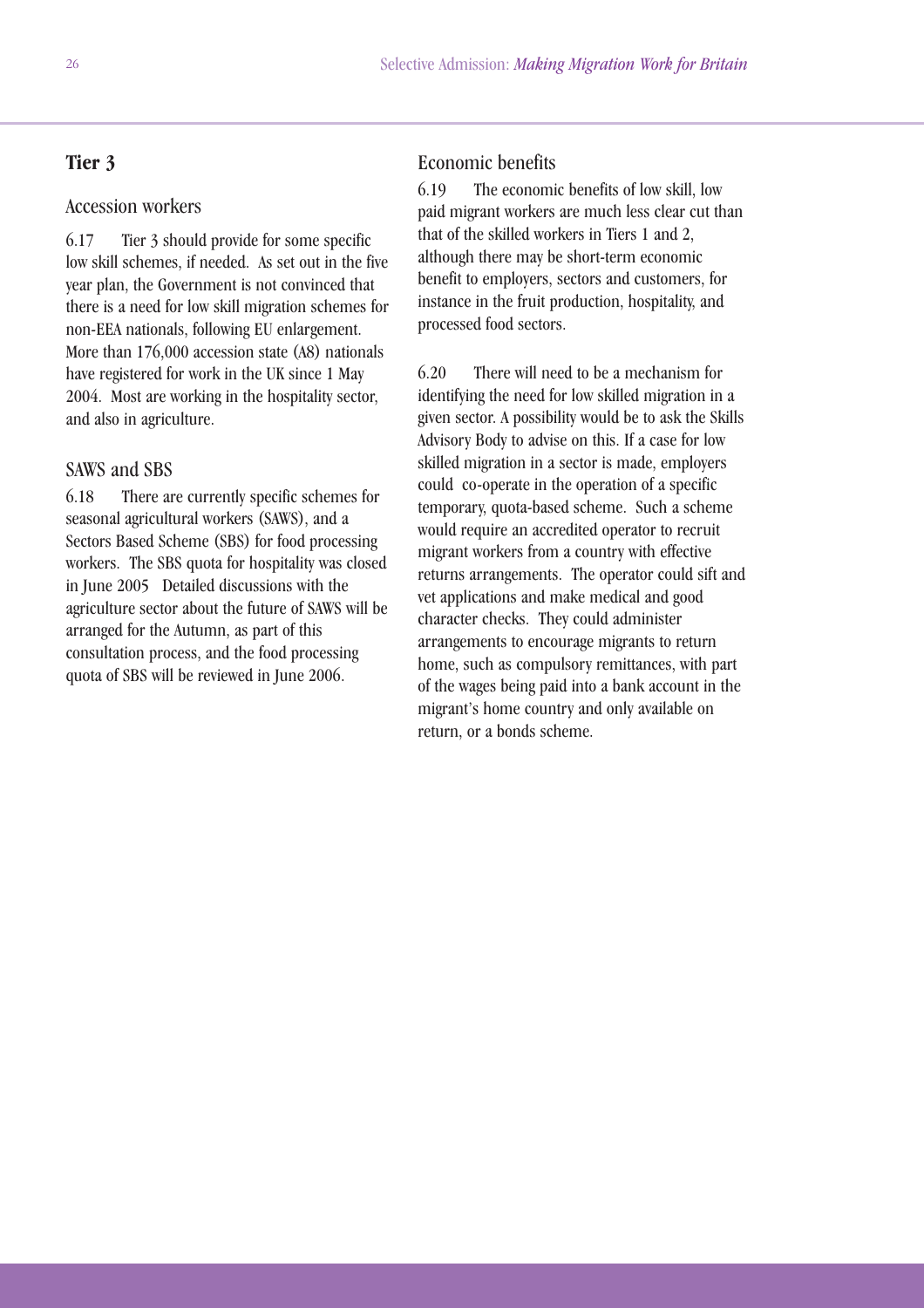#### Case Study

A Tier 3 scheme could, for instance, allow low-skilled workers from a particular country to be admitted to work in the food processing sector, provided there were satisfactory guarantees as to their return. The UK Government could enter into an agreement with the International Organization for Migration (IOM), for example, under which the latter would arrange for the selection, placement and supervision of participants. A 25 year old could apply to the IOM to participate on the scheme and the IOM would arrange a placement with a UK employer which had expressed an interest to the IOM in employing participants on the scheme. The entry clearance officer could approve entry because the individual had obtained acceptance onto the IOM's scheme, had an offer of employment in an occupation covered by the scheme, met the age criteria; and the existence of the scheme would be conditional upon guarantees as to returns.

If the same person sought entry on the basis of the same sort of job offer but without being accepted onto the IOM scheme, the application would be likely to be refused because the individual would not accrue sufficient points to qualify under Tiers 1 or 2 and must have a place with an Operator to qualify under Tier 3.

#### Requirements for entry

6.21 Migrant workers on Tier 3 schemes would be time-limited, and they would not be accompanied by dependants. They could not switch to another category while here, but satisfactory completion of a period of leave under Tier 3, and return home, could be followed by another Tier 3 entry, or entry in another tier.

## **Questions for Consultation**

- 15. Which bodies or organisations should be involved in identifying labour shortages involving low or basic levels of skills?
- 16. There will be a number of responsibilities associated with proposed Tier 3 schemes:
	- Selecting migrants overseas
	- Providing induction to the UK
	- Administering compulsory remittances
	- Ensuring migrants are not working illegally
	- Ensuring migrants return home at the end of their leave.

Which of these should be placed on operators and which on employers of low skilled migrants?

- 17. Should employers seeking to fill particular vacancies with participants on Tier 3 schemes be required to demonstrate that they have attempted to fill that vacancy with a resident worker?
- 18. Should there be an English language requirement for Tier 3 workers?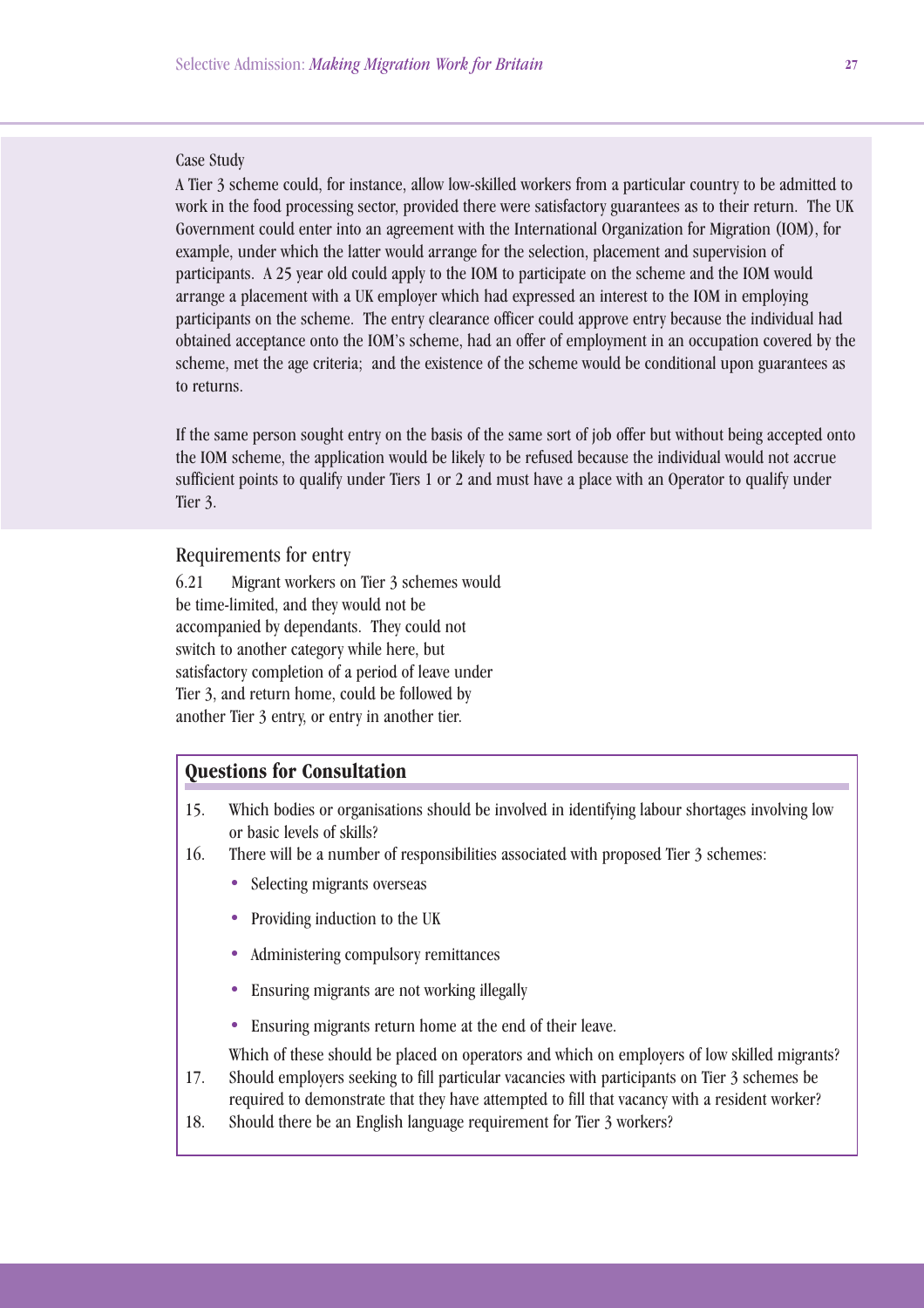# **Tier 4**

6.22 Tier 4 would provide for students. International students make an important contribution to the UK and we want to continue to encourage genuine students to choose the UK as a study destination. Students already have to meet a range of tests such as whether thay have a place at a bona fide educational institution, as below; whether they have sufficient funds to support themselves and whether they are primarily coming to the UK to study. These tests will form the basis of a points system. Subject to the necessary security checks, the total number of points obtained would determine whether someone was granted leave to enter or remain in the UK. In order to improve the consistency of decision making, all of the attributes for which points will be allocated will, as far as possible, be measured objectively. This will help students determine in advance of making an application - and incurring the associated cost - what the outcome is likely to be.

## Certificate of sponsorship

6.23 We also think that every student application, overseas or in the UK, should be accompanied by a certificate of sponsorship from a bona fide educational establishment. Institutions of the UK

Register of Learning Providers who accepted certain responsibilities in respect of helping to ensure that international students entering the UK are not abusing the route would be able to issue certificates of sponsorship. Certificates of sponsorship would link the issuing of entry clearance or leave to remain to a specific course at a specific sponsoring institution, which is not currently the case. Students will need to have a valid certificate of sponsorship for the entirety of their studies. This will provide us with more information about what types of students are coming into the country and where they are studying. It will also enable institutions to know better in advance what percentage of international students they offer places to, are likely to end up on their courses. The educational institution could also help with the effective management of the system by letting the Home Office know if the student did not show up, and if they weren't attending their course. These reports would be used to gather evidence about patterns of abuse which would form the basis for better risk management. We will consult further with the educational sector through the Joint Education Taskforce, the forum for debate and discussion between the education sector and Immigration and Nationality Directorate, in order to keep any extra administrative burden on institutions to a minimum.

- 19. What are your views about what a points system for students might mean in practice?
- 20. Should leave to enter or remain in the UK for students be linked to a specific course at a specific institution?
- 21. Should educational institutions be required to help maintain integrity of the immigration control in order to be able to issue certificates of sponsorship?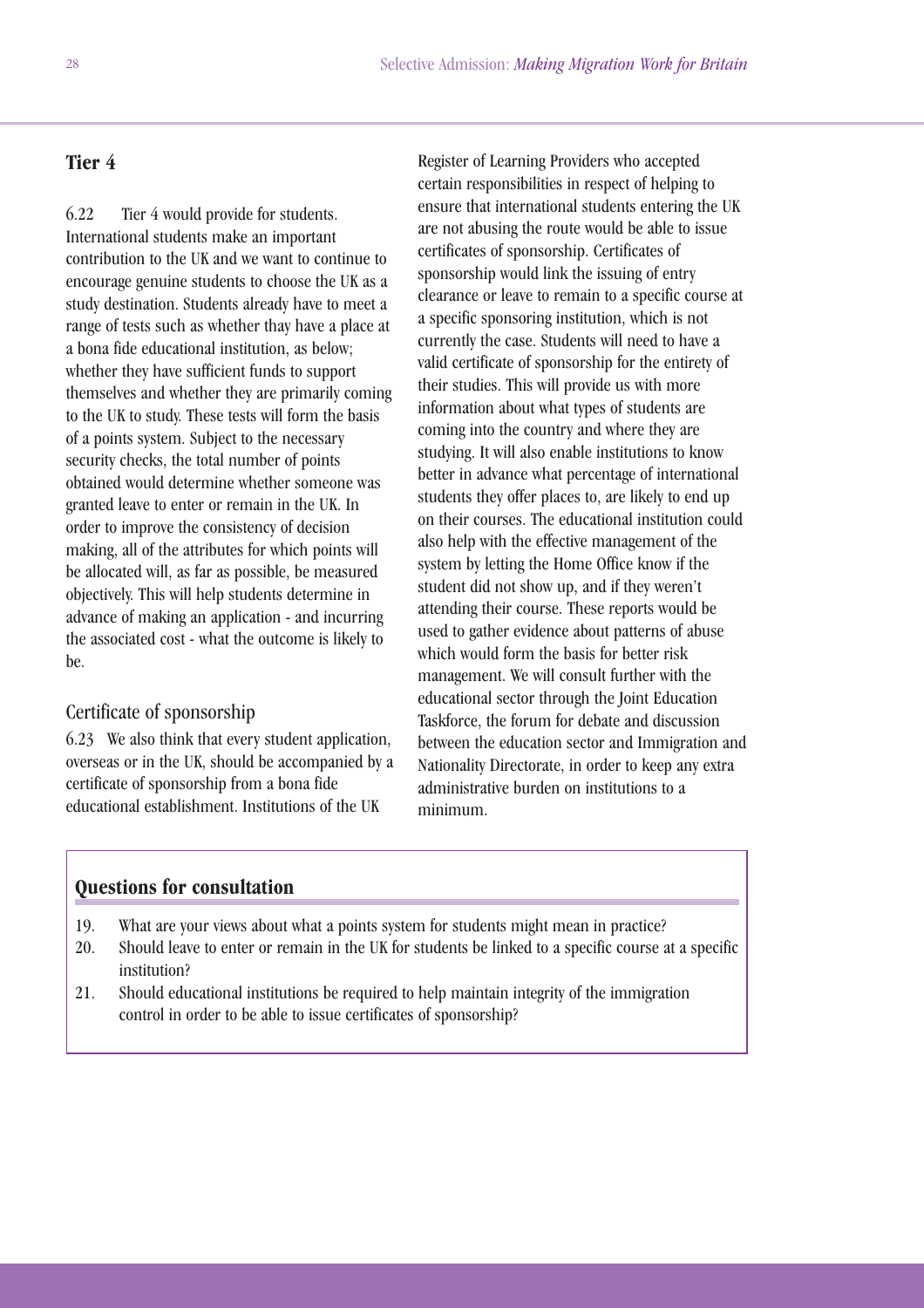# **Tier 5**

6.24 There are a number of specific provisions in the current system for people to work in the UK for a short time or to work as part of a holiday which could be considered for taking forward into the new system as Tier 5: visiting workers, selected development schemes and youth mobility/cultural exchange.

6.25 Some of these are linked to international agreements – the General Agreement on Trade in Services (GATS) and the Vander Elst provision are arrangements allowing non-EEA nationals who are employed by a firm based in the EEA, or with a contract in the EEA, to work in the UK as part of this contract. Others have a clear economic rationale; such as the DTI International secondment scheme, and business visitors.

6.26 The youth mobility/cultural exchange schemes allow young people, from the Commonwealth in particular, to experience life and work in the UK and, where qualified, to move into work in a shortage area, or to study at degree level.

6.27 Under the new system, people with these purposes could be considered under Tier 5. A **visiting worker** would need to provide evidence of the purpose of their stay and of sponsorship. Some cases might need a bond against return. **Youth mobility/ Cultural exchange** would be restricted to young nationals of countries with effective returns arrangements, and the young people would need to be sponsored, by their Government or an international agency, or by a registered agency, or possibly by an individual in the UK. The current array of schemes would be brought together into a generic set of requirements. **Selected development schemes** would provide for some training or work experience prior to more permanent work in a shortage sector, such as post graduate doctors, dentists and trainee general practitioners to take the Professional and Linguistic Assessment Board (PLAB) test and clinical attachments; nurses doing supervised practice; the Science & Engineering Graduates Scheme; and the Fresh Talent: Working in Scotland scheme. Consideration could be given to the use of Tier 5 for international post-doctoral researchers, who contribute significantly to science and innovation.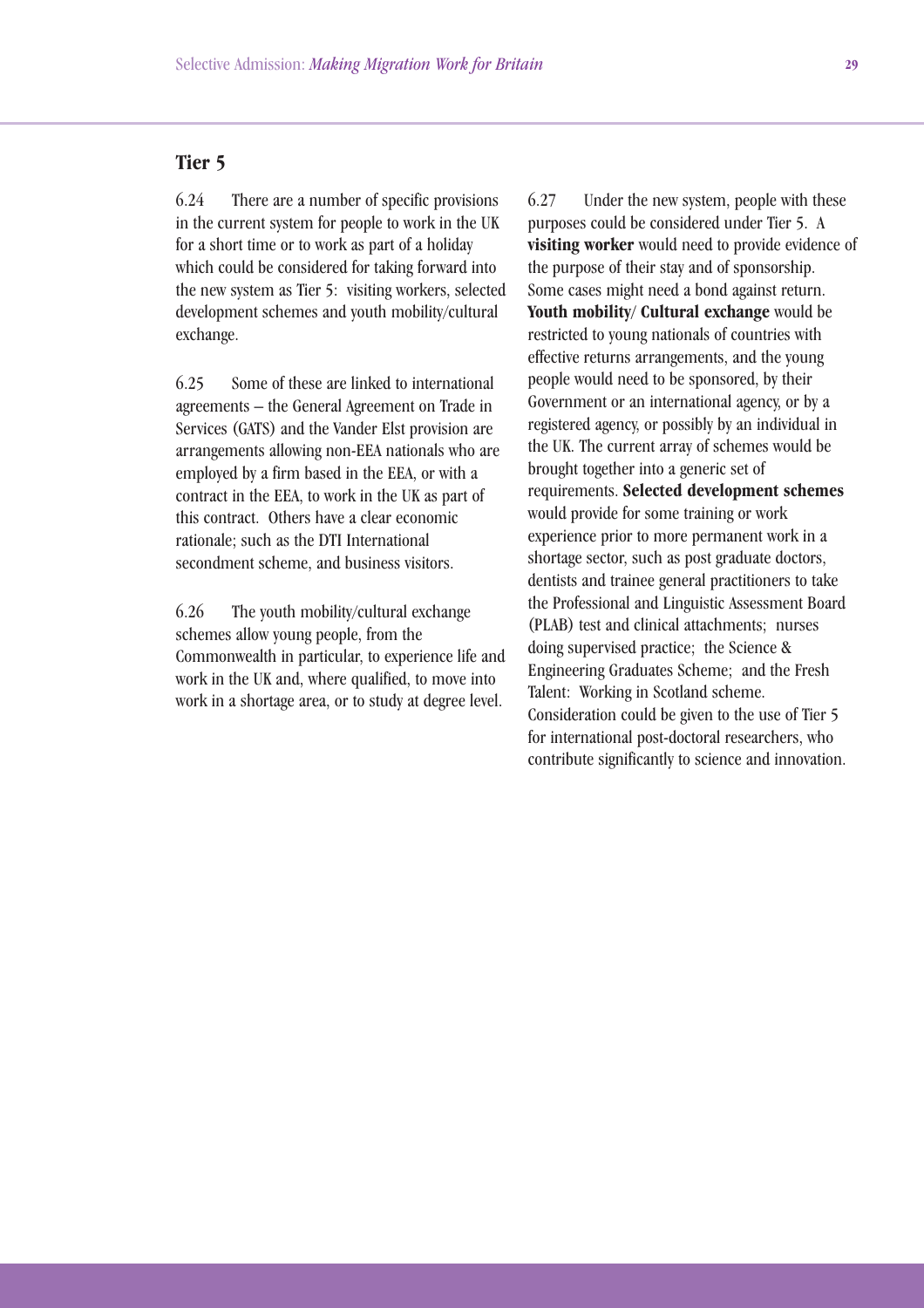### Case Studies

Steve is a young Commonwealth national who wants to have an extended holiday in the UK (up to two years). He also wants to do some work incidental to his holiday to help him pay for it. Subject to meeting various criteria, such as being aged between 17 and 30 and being a national of a country whose Government has effective returns arrangements with the UK, Steve should be able to enter the UK under the youth mobility/cultural exchange Tier 5 category.

Emily is a Canadian national. She has recently qualified as a solicitor in Canada and would like to come temporarily to the UK to engage in a period of workplace training towards UK legal qualifications, so that she can specialise in UK law at home in Canada. She has an offer from a UK legal firm of a paid training placement. She would be able to enter the UK for the purpose of undertaking this training under the youth mobility/cultural exchange Tier 5 category.

Ragesh is an Indian national who studies at Glasgow University. He enjoyed his time in Glasgow and has decided he'd like to stay in Glasgow to pursue his career though he hasn't got a job offer yet. He can show he lived in Glasgow for three years of his course, although he spent his university holidays abroad and also did a year long placement in Paris. He is planning to stay with his aunt (a British citizen) in Glasgow for a couple of months and can show he has sufficient savings to support himself while he looks for a job. He could stay in the UK for up to two years under Tier 5 (Selected Development Schemes) in order to live and work in Scotland and because he has shown a commitment to Scotland by studying there and living there during his studies.

Vicky has graduated from a medical school in South Africa and wants to become a doctor in the UK. Anyone practising medicine in the UK must be registered with the General Medical Council, and they organise a test for overseas doctors to demonstrate their knowledge of English and their medical expertise (the PLAB Test.) The second part of this test must be taken in the UK. Vicky can show that she is eligible to take the second part of the PLAB Test in the UK, and can support herself while she takes the test without seeking employment. She could come here under Tier 5 (Selected Development Schemes) to take the test. If she passes the test, she can train as a doctor under Tier 5 (Selected Development Schemes) or take employment as a doctor under Tiers 1 and 2. If she fails the test, she will be given the opportunity to re-take it, if she has booked a new test date. She can re-take the test twice. If she still does not pass she will have to leave the UK.

- 22. What are the benefits of these kinds of temporary/exchange workers in Tier 5?
- 23. Is it right that the system should provide for them?
- 24. Should there be provision for Tier 5 migrants to switch into Tiers 1 or 2?
- 25. Should additional conditions be attached?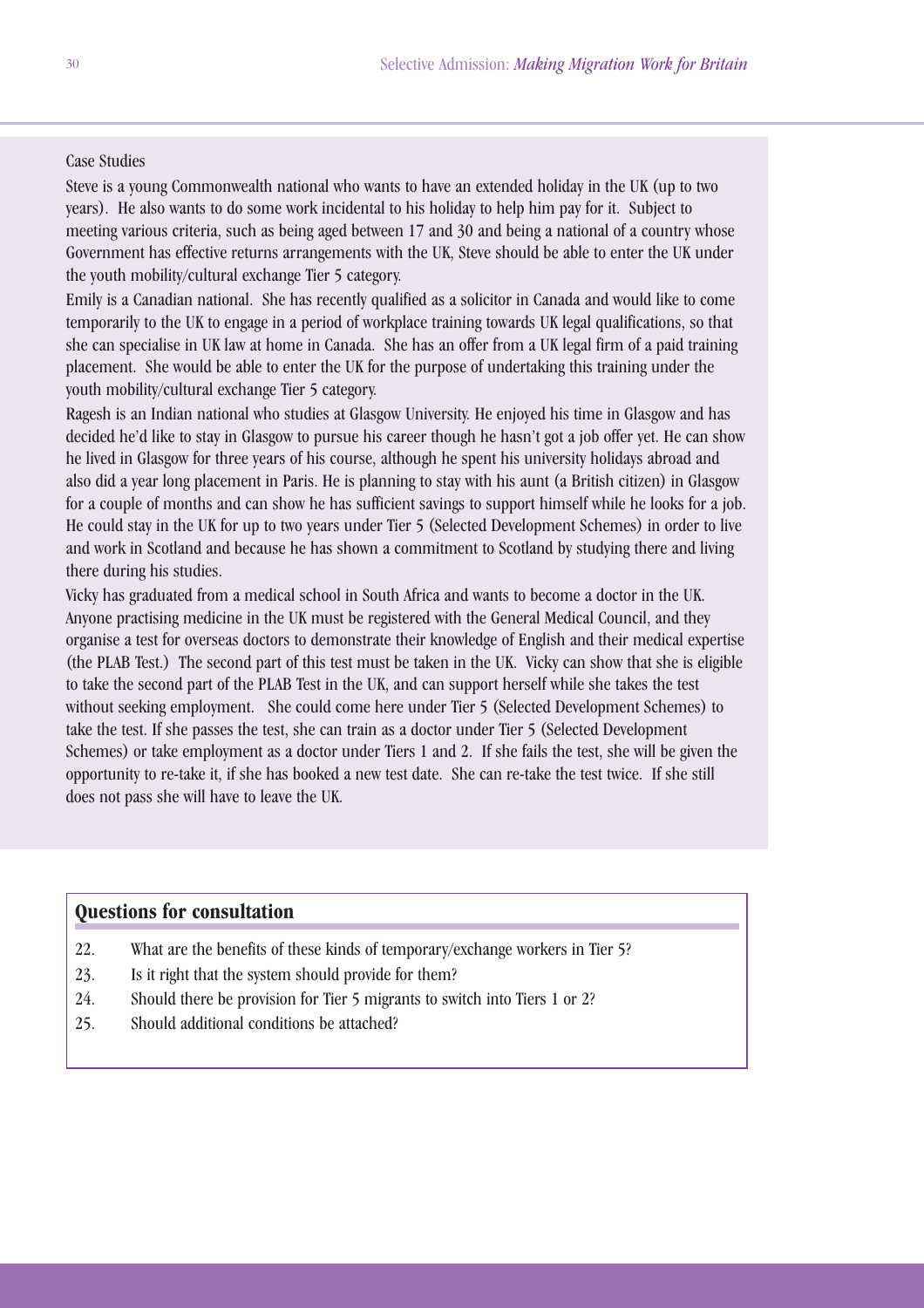## Sponsorship

6.28 The proposal is that apart from Tier 1 each migrant would need a sponsor. In the current system an employer already has some responsibilities for informing the Home Office if a migrant worker for whom he or she has a work permit leaves their job; and educational institutions are asked to report non-attending students. Low skill schemes are run by operators with responsibilities for some safeguards. It is proposed that these arrangements should be built into the new system, and used to make it more effective. The Government would remain responsible for managing migration. Sponsors could include, for example, a faith community in respect of someone seeking entry as a Minister of Religion. Sponsors could help make the system work by:

- Assessment of prospective migrants and confirming that applicants meet the criteria
- Confirming, with evidence, that the migrant is needed in the UK in the category specified
- Letting the Home Office know when a migrant leaves work, or stops attending their studies.

6.29 It is proposed that a list of recognised sponsors, based on information provided and follow-up checks where necessary would help to reduce bureaucracy for sponsors who were known to be compliant. We want to manage our relationship with sponsors to help them as well as to improve the running of the system.

- 26. Do you think employers, educational institutions and other sponsors have a responsibility to contribute to the maintenance of control?
- 27. What should employers, educational institutions and others be expected to do to carry out that responsibility?
- 28. What should be the criteria for being on a list of recognised sponsors?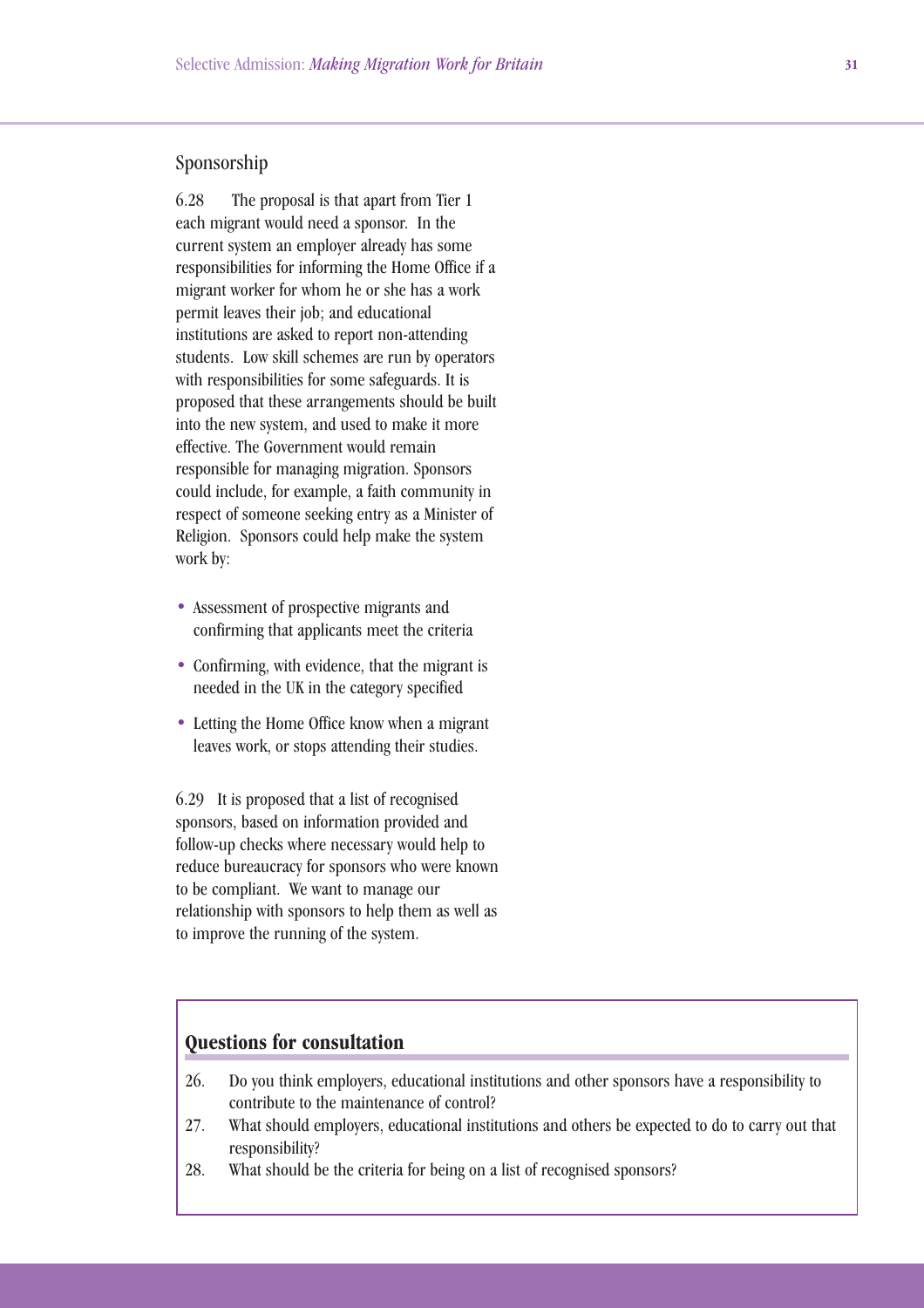## Bonds

6.30 The five year strategy said that where there was evidence of previous abuse and where necessary, we would require migrants from higher risk countries or visa categories to deposit a financial bond, which would be forfeited if they did not leave at the end of their stay.

6.31 There is current legislative provision in the Immigration and Asylum Act 1999 for the acceptance of financial security with respect to a person applying for entry clearance before entry clearance is given, and for further security to be required for an extension of leave<sup>14</sup>. This could be implemented by a change to the Immigration Rules, and built into the redesign of the system.

6.32 A possible reason for requiring a bond would be that the applicant came from a country with a greater than average incidence of recorded breaches of the Immigration Rules; or where there was an established pattern of, for example, students obtaining entry and then non-attending at college and working illegally.

6.33 The level of this bond would have to be such that it could not be written off by the applicant in exchange for entry to the UK. It probably would need to vary from country to country. For the bond to be repaid at the end of their stay it should be for the migrant to demonstrate that he or she had left the UK permanently (or had legitimately moved into another tier in the system). A one-way ticket to a destination in a neighbouring country would not do this. New or resumed employment in one's country of origin would. The Act states that a security may not be forfeited unless the person providing it has been given the opportunity to make representations, and this would need to be built into the system.

6.34 There would be administrative costs to the public purse from taking in the money involved and repaying and forfeiting it. There would be costs in the representations system. We could consider therefore whether bonded applicants should be required to pay an application fee which would include the cost of administering the bond system.

- 29. To which types of case would it be sensible for bonds to be applied? For example, should a bond be required of applicants from countries defined as "high risk" according to accepted criteria (number of breaches, returns etc.)? What about applicants from categories of entry regarded as "high risk"?
- 30. How should a bond scheme be operated?
- 31. Is contracting out a better option than trying to combine it with existing migration work?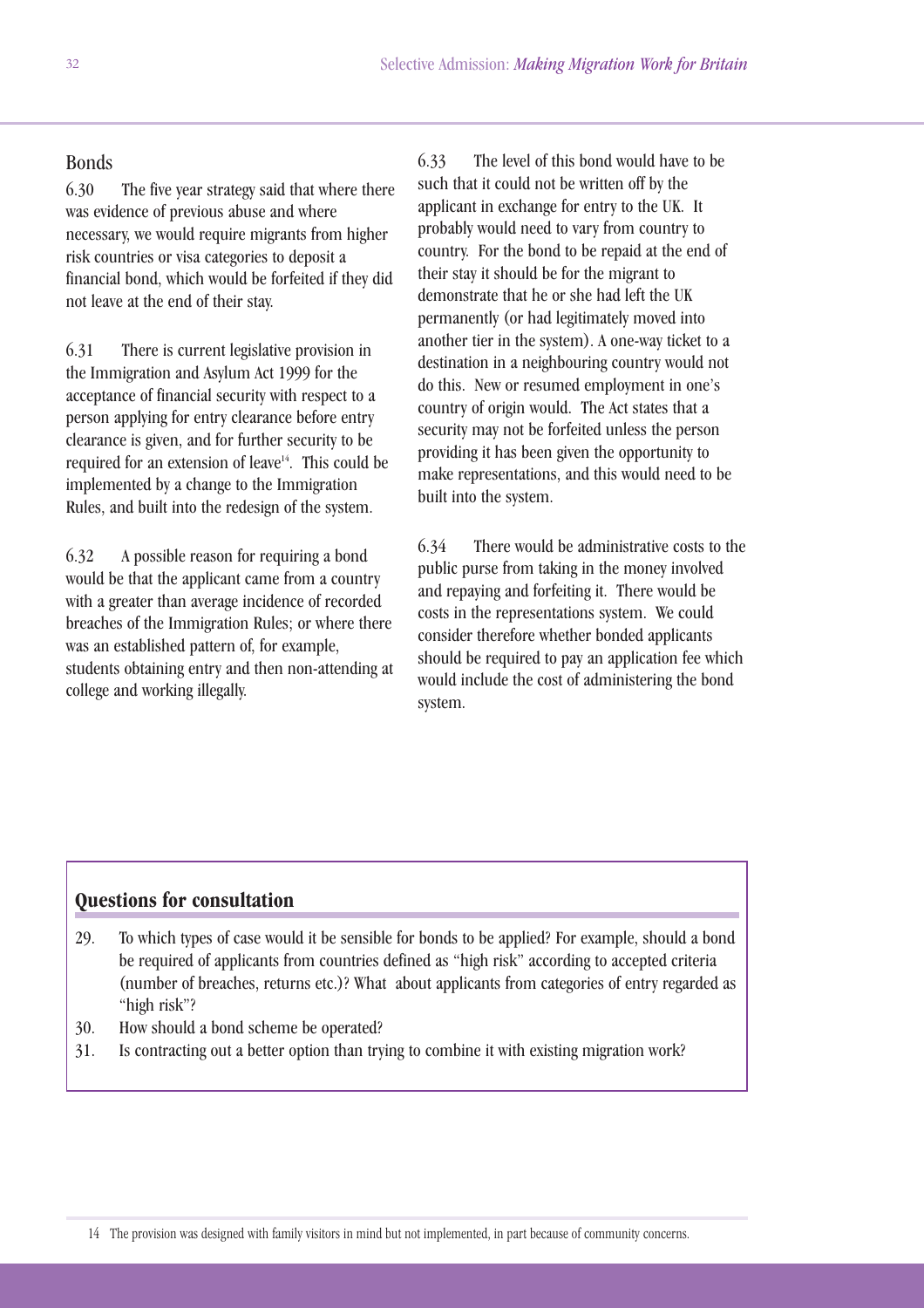# Systematic decision-making and risk-assessment

6.35 As set out above we want the new system to be operable, robust, objective, flexible, cost effective, transparent, usable and compatible with EU and international law. We want a managed system, in which simple, objective tests of desired attributes and risk factors could be applied speedily, supported by good information about outcomes, recognised sponsors, and bonds where necessary.

6.36 The benefit of the proposals for migrants, employers and educational institutions should be greater certainty and a better understanding of what it takes to make a successful application. The benefits to the Government and to the public would be greater involvement and support of sponsors in managing the system.

6.37 By using clearer and more objective attributes to assess risks when making decisions, IND and UK visas staff should be able to spend less time on assessing intentions and more on checking sponsors and monitoring outcomes. This would be supported by the introduction of electronic departures checking, and more widespread use of biometric data.

6.38 Increased compliance and audit activity should enable IND to gather better, and up to date information about possible abuses and risks. This would be supplemented by information and intelligence from across the world. Through the collection of robust management information it would be possible to take a strategic and tactical overview of how well the system was operating and to adjust points, bonds, sponsorship and other requirements accordingly.

# Countering illegal working

6.39 We intend that the proposed new system and its improved stakeholder focus should help to support employers in meeting the new responsibilities which are being proposed under the current Immigration, Asylum and Nationality Bill. These include a new civil penalty regime for employers of illegal migrant workers. Employers who are found to be using illegal workers and have been negligent about carrying out specified document checks would face a penalty of up to £2,000 per illegal worker employed. The system of document checks would be specified in secondary legislation, together with the factors to be taken into account when determining the level of penalty. The Bill also provides for a new criminal offence of knowingly employing illegal migrant workers punishable by up to two years imprisonment following conviction on indictment, or six months following summary conviction. It also provides a power to create a requirement on employers to carry out follow-up checks on some categories of worker periodically after recruitment, in addition to the current pre-recruitment checks.

6.40 It would make it easier for employers if the new managed migration system was very clear about which migrants are permitted to work. An enhanced employer helpline could assist further by providing information about specific migrants in the system and whether they were permitted to work.